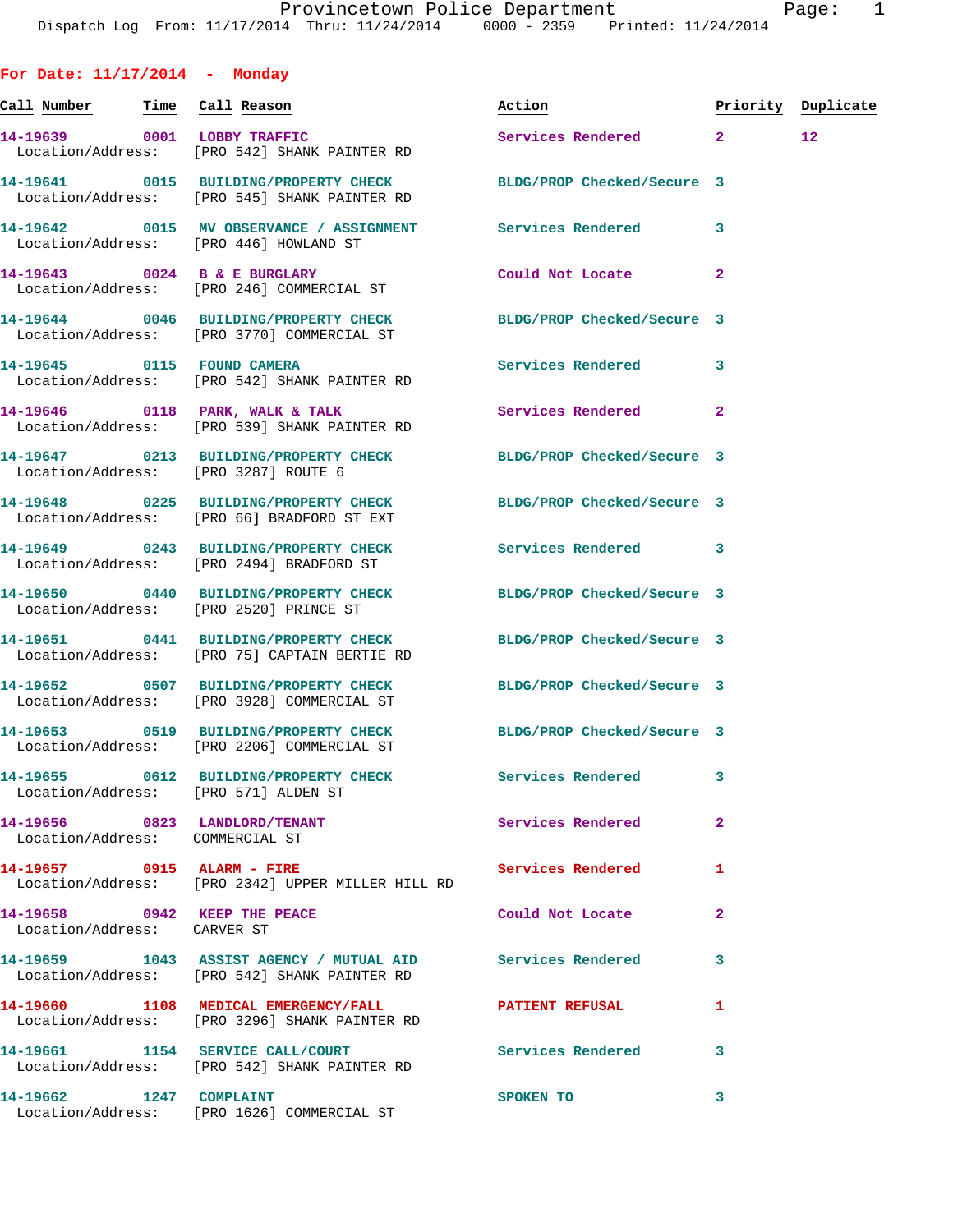|                                                                      | Dispatch Log From: 11/17/2014 Thru: 11/24/2014 0000 - 2359 Printed: 11/24/2014                                   | Provincetown Police Department Page: 2 |              |    |  |
|----------------------------------------------------------------------|------------------------------------------------------------------------------------------------------------------|----------------------------------------|--------------|----|--|
|                                                                      | 14-19663 1300 MEDICAL EMERGENCY/UNRESP PATIENT REFUSAL<br>Location/Address: [PRO 2274] COMMERCIAL ST             |                                        | $\mathbf{1}$ |    |  |
| Location/Address: COMMERCIAL ST                                      | 14-19664 1350 MEDICAL EMERGENCY/FALL Services Rendered 1                                                         |                                        |              |    |  |
| Location/Address: [PRO 1980] CARVER ST<br>Refer To Arrest: 14-287-AR | 14-19665 1408 SERVE WARRANT                                                                                      | Arrest(s) Made 3                       |              | 1  |  |
| Location/Address: STANDISH ST                                        | 14-19666 1416 MEDICAL EMERGENCY/LIFT ASSIST Services Rendered                                                    |                                        | $\mathbf{1}$ |    |  |
|                                                                      | 14-19667 1430 AIRCRAFT<br>Location/Address: [PRO 516] RACE POINT RD                                              | Services Rendered                      | $\mathbf{2}$ |    |  |
|                                                                      | 14-19668 1534 CASH BAG STOLEN<br>Location/Address: [PRO 542] SHANK PAINTER RD                                    | Investigated                           | $\mathbf{2}$ |    |  |
| Location/Address: RACE POINT RD                                      | 14-19669 1638 SERVICE CALL                                                                                       | Taken/Referred to Other 3              |              |    |  |
|                                                                      | 14-19670 1701 BUILDING/PROPERTY CHECK BLDG/PROP Checked/Secure 3<br>Location/Address: [PRO 564] BAYBERRY AVE     |                                        |              |    |  |
|                                                                      | 14-19671 1724 CHIMNEY FIRE<br>Location/Address: [PRO 1304] BROWNE ST                                             | Extinguished 1                         |              |    |  |
|                                                                      | 14-19672 1842 BUILDING/PROPERTY CHECK BLDG/PROP Checked/Secure 3<br>Location/Address: [PRO 1638] COMMERCIAL ST   |                                        |              |    |  |
|                                                                      | 14-19673 1953 MV OBSERVANCE / ASSIGNMENT Services Rendered 3<br>Location/Address: [PRO 606] CONWELL ST           |                                        |              |    |  |
|                                                                      | 14-19674 2011 BUILDING/PROPERTY CHECK BLDG/PROP Checked/Secure 3<br>Location/Address: [PRO 3259] MACMILLAN WHARF |                                        |              |    |  |
|                                                                      | 14-19675 2022 CIVIL MATTER<br>Location/Address: [PRO 542] SHANK PAINTER RD                                       | SPOKEN TO                              | 3            |    |  |
|                                                                      | 14-19676 2055 BUILDING/PROPERTY CHECK BLDG/PROP Checked/Secure 3<br>Location/Address: [PRO 519] RACE POINT RD    |                                        |              |    |  |
| Location/Address: BANGS ST                                           | 14-19677 2104 UNKNOWN MEDICAL/TRANSPORT Transported to Hospital 1                                                |                                        |              |    |  |
|                                                                      | 14-19679 2141 BUILDING/PROPERTY CHECK<br>Location/Address: [PRO 2898] JEROME SMITH RD                            | BLDG/PROP Checked/Secure 3             |              |    |  |
| Location/Address: CONWELL ST                                         | 14-19680 2343 MV OBSERVANCE / ASSIGNMENT Services Rendered                                                       |                                        | 3            |    |  |
|                                                                      | 14-19681 2343 BUILDING/PROPERTY CHECK<br>Location/Address: [PRO 3430] COMMERCIAL ST                              | BLDG/PROP Checked/Secure 3             |              |    |  |
| Location/Address: COMMERCIAL ST                                      | 14-19682 2359 BUILDING/PROPERTY CHECK BLDG/PROP Checked/Secure 3                                                 |                                        |              |    |  |
| For Date: $11/18/2014$ - Tuesday                                     |                                                                                                                  |                                        |              |    |  |
|                                                                      | 14-19683 0000 BUILDING/PROPERTY CHECK BLDG/PROP Checked/Secure 3<br>Location/Address: [PRO 646] COMMERCIAL ST    |                                        |              |    |  |
|                                                                      | 14-19684 0009 LOBBY TRAFFIC<br>Location/Address: [PRO 542] SHANK PAINTER RD                                      | Services Rendered 2                    |              | 13 |  |
|                                                                      | 14-19685 0015 BUILDING/PROPERTY CHECK<br>Location/Address: [PRO 530] SHANK PAINTER RD                            | BLDG/PROP Checked/Secure 3             |              |    |  |
|                                                                      | 14-19687  0016 BUILDING/PROPERTY CHECK                                                                           | BLDG/PROP Checked/Secure 3             |              |    |  |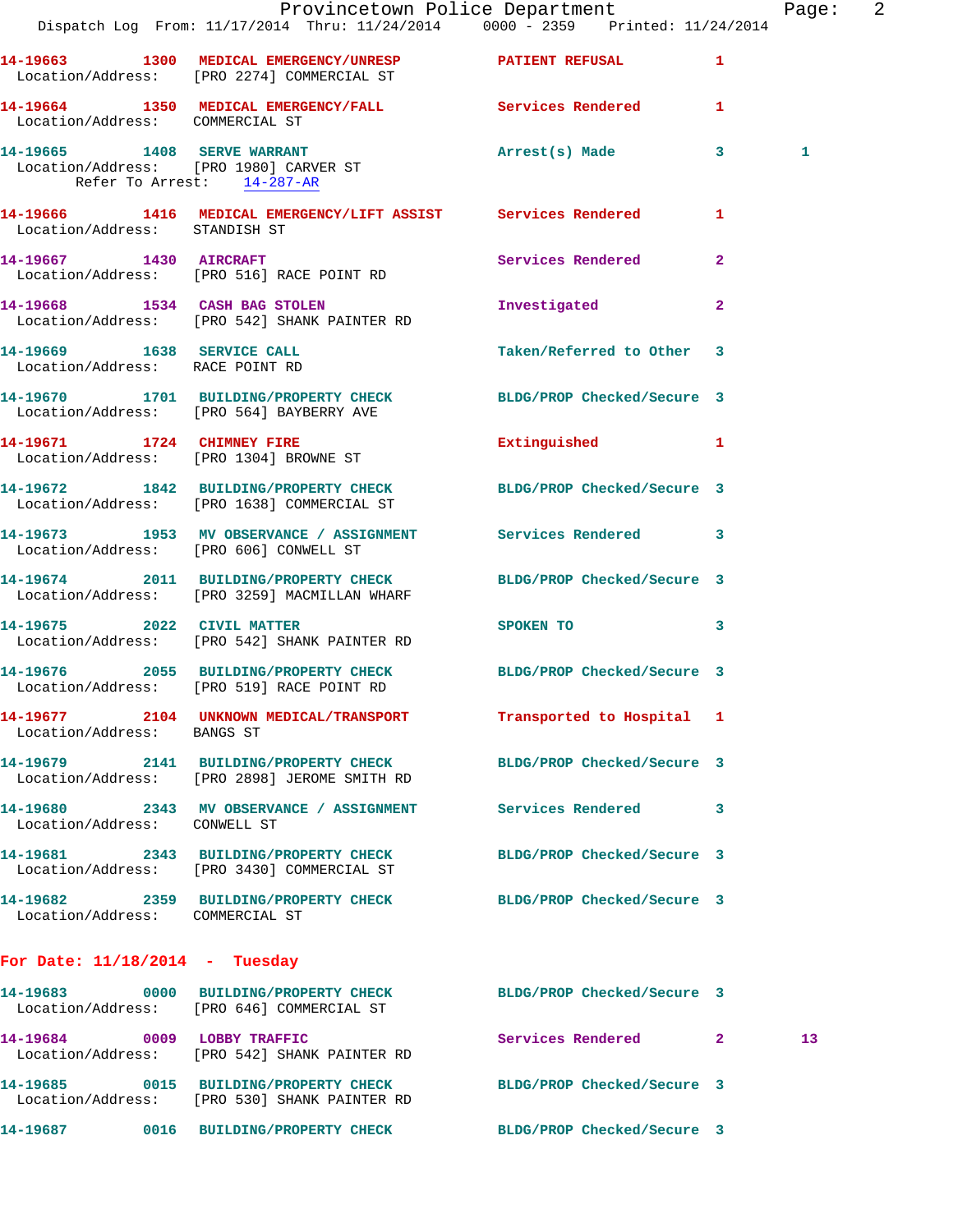|                                                                | Dispatch Log From: 11/17/2014 Thru: 11/24/2014 0000 - 2359 Printed: 11/24/2014                                 | Provincetown Police Department | Page: 3      |
|----------------------------------------------------------------|----------------------------------------------------------------------------------------------------------------|--------------------------------|--------------|
|                                                                | Location/Address: [PRO 1780] JOHNSON ST                                                                        |                                |              |
|                                                                | 14-19686 0021 MV OBSERVANCE / ASSIGNMENT No Action Required 3<br>Location/Address: [PRO 2577] BRADFORD ST      |                                |              |
|                                                                | 14-19688 0034 MV OBSERVANCE / ASSIGNMENT Services Rendered 3<br>Location/Address: HOWLAND ST + BRADFORD ST     |                                |              |
|                                                                | 14-19689 0105 BUILDING/PROPERTY CHECK<br>Location/Address: [PRO 3256] COMMERCIAL ST                            | BLDG/PROP Checked/Secure 3     |              |
|                                                                | 14-19690 0153 BUILDING/PROPERTY CHECK BLDG/PROP Checked/Secure 3<br>Location/Address: [PRO 2568] COMMERCIAL ST |                                |              |
|                                                                | 14-19691 0157 BUILDING/PROPERTY CHECK BLDG/PROP Checked/Secure 3<br>Location/Address: [PRO 519] RACE POINT RD  |                                |              |
|                                                                | 14-19692 0224 BUILDING/PROPERTY CHECK<br>Location/Address: [PRO 3471] BRADFORD ST EXT                          | BLDG/PROP Checked/Secure 3     |              |
| Location/Address: [PRO 569] WINSLOW ST                         | 14-19693 0232 BUILDING/PROPERTY CHECK BLDG/PROP Checked/Secure 3                                               |                                |              |
|                                                                | 14-19694 0353 BUILDING/PROPERTY CHECK BLDG/PROP Checked/Secure 3<br>Location/Address: [PRO 516] RACE POINT RD  |                                |              |
|                                                                | 14-19695 0455 BUILDING/PROPERTY CHECK BLDG/PROP Checked/Secure 3<br>Location/Address: [PRO 2539] RYDER ST      |                                |              |
|                                                                | 14-19696 0455 PARK, WALK & TALK<br>Location/Address: [PRO 539] SHANK PAINTER RD                                | Services Rendered 2            |              |
|                                                                | 14-19697 0538 BUILDING/PROPERTY CHECK BLDG/PROP Checked/Secure 3<br>Location/Address: [PRO 175] COMMERCIAL ST  |                                |              |
|                                                                | 14-19698 0621 BUILDING/PROPERTY CHECK BLDG/PROP Checked/Secure 3<br>Location/Address: [PRO 512] PRINCE ST      |                                |              |
| Location/Address: [PRO 2518] ROUTE 6                           | 14-19699 0714 MV OBSERVANCE / ASSIGNMENT Services Rendered 3                                                   |                                |              |
| Location/Address: [PRO 569] WINSLOW ST                         | 14-19700 0813 SERVICE CALL/SCHOOL                                                                              | <b>Services Rendered</b>       | $\mathbf{3}$ |
|                                                                | 14-19701 0816 ASSIST CITIZEN/ BP CHECK Services Rendered 3<br>Location/Address: [PRO 542] SHANK PAINTER RD     |                                |              |
|                                                                | 14-19702 0831 BUILDING/PROPERTY CHECK BLDG/PROP Checked/Secure 3<br>Location/Address: [PRO 2206] COMMERCIAL ST |                                |              |
|                                                                | 14-19703 0843 LOST/FOUND PROPERTY<br>Location/Address: [PRO 2580] ROUTE 6                                      | Services Rendered 3            |              |
|                                                                | 14-19704 0923 ALARM/SPRINKLER WORK Services Rendered 1<br>Location/Address: [PRO 146] COMMERCIAL ST            |                                |              |
|                                                                | 14-19705 0932 ASSIST CITIZEN/VIN VERIFY SPOKEN TO 3<br>Location/Address: [PRO 542] SHANK PAINTER RD            |                                |              |
|                                                                | 14-19707 1005 PARK, WALK & TALK<br>Location/Address: [PRO 488] MAYFLOWER AVE                                   | Services Rendered              | $\mathbf{2}$ |
| 14-19708 1010 FOLLOW UP                                        | Location/Address: [PRO 2101] SNAIL RD                                                                          | Services Rendered 2            |              |
| 14-19709 1019 SERVE SUMMONS<br>Location/Address: COMMERCIAL ST |                                                                                                                | Could Not Locate 3             |              |
|                                                                | 14-19710 1027 MV OBSERVANCE / ASSIGNMENT Services Rendered 3<br>Location/Address: HOWLAND ST + WILLOW DR       |                                |              |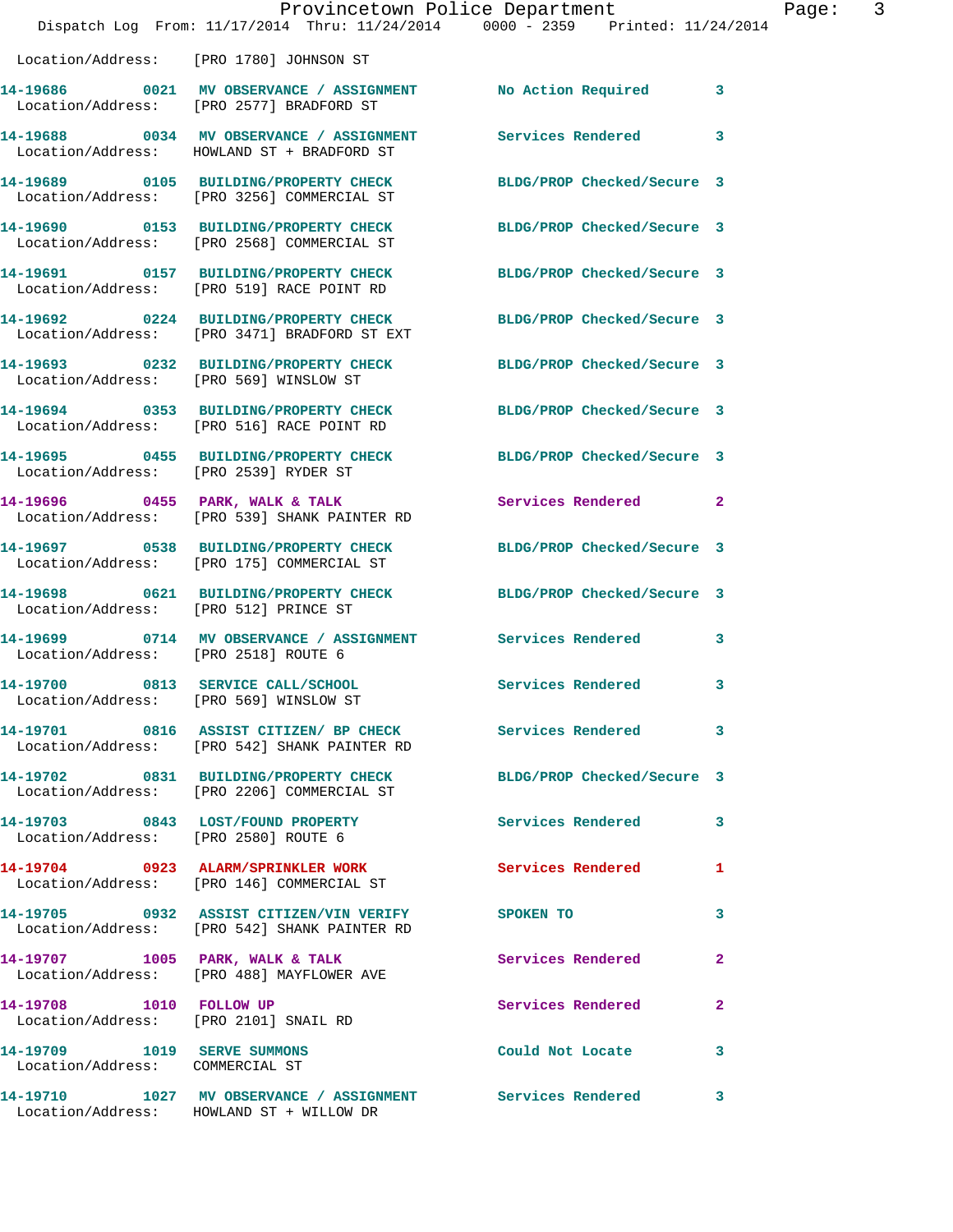|                                                        | Provincetown Police Department Page: 4<br>Dispatch Log From: 11/17/2014 Thru: 11/24/2014 0000 - 2359 Printed: 11/24/2014 |                           |              |              |  |
|--------------------------------------------------------|--------------------------------------------------------------------------------------------------------------------------|---------------------------|--------------|--------------|--|
|                                                        | 14-19711 1042 MV STOP 100 VERBAL WARNING<br>Location/Address: [PRO 2518] ROUTE 6                                         |                           |              |              |  |
|                                                        | 14-19712 1044 ALARM - FIRE<br>Location/Address: [PRO 16] BRADFORD ST                                                     | False Alarm 1             |              |              |  |
| Location/Address: [PRO 512] PRINCE ST                  | 14-19713 1056 ALARM / SPRINKLER WORK Services Rendered 1                                                                 |                           |              |              |  |
| Location/Address: WHORFS CT                            | 14-19714 1058 MEDICAL/UNCONSCIOUS FEMALE Transported to Hospital 1                                                       |                           |              |              |  |
| Location/Address: [PRO 60] BRADFORD ST                 | 14-19715 1111 HARASSMENT BY CO WORKER SPOKEN TO                                                                          |                           | $\mathbf{2}$ |              |  |
|                                                        | 14-19716 1115 ALARM - FIRE<br>Location/Address: [PRO 204] COMMERCIAL ST                                                  | False Alarm               | 1            |              |  |
|                                                        | 14-19718 1123 MV OBSERVANCE / ASSIGNMENT Services Rendered 3<br>Location/Address: HARRY KEMP WAY + AUNT SUKEYS WAY       |                           |              |              |  |
|                                                        | 14-19723 1200 LOST TABLET 1200 Services Rendered 3<br>Location/Address: [PRO 542] SHANK PAINTER RD                       |                           |              |              |  |
| 14-19719 1202 MV STOP<br>Location/Address: BRADFORD ST |                                                                                                                          | Citation/Warning Issued 3 |              |              |  |
|                                                        | 14-19720 1224 SERVICE CALL/SOUP KITCHEN Services Rendered 3<br>Location/Address: [PRO 537] SHANK PAINTER RD              |                           |              |              |  |
| Location/Address: COMMERCIAL ST                        | 14-19721 1236 ANIMAL CALL/DEAD SEAL Services Rendered 2                                                                  |                           |              | $\mathbf{1}$ |  |
| Location/Address: CONWELL ST                           | 14-19722 1240 MEDICAL/EXPANDED AORTA Transported to Hospital 1                                                           |                           |              |              |  |
|                                                        | 14-19724 1521 MEDICAL EMERGENCY PATIENT REFUSAL 1<br>Location/Address: [PRO 539] SHANK PAINTER RD                        |                           |              |              |  |
|                                                        | Location/Address: [PRO 3296] SHANK PAINTER RD                                                                            |                           | 3            |              |  |
|                                                        | 14-19726 1653 MV OBSERVANCE / ASSIGNMENT<br>Location/Address: CEMETERY RD + CONWELL ST                                   | Services Rendered         | 3            |              |  |
|                                                        | 14-19727 1724 ALARM - GENERAL Services Rendered 1<br>Location/Address: [PRO 444] HIGH POLE HILL                          |                           |              |              |  |
|                                                        | 14-19728 1827 BUILDING/PROPERTY CHECK BLDG/PROP Checked/Secure 3<br>Location/Address: [PRO 3259] MACMILLAN WHARF         |                           |              |              |  |
|                                                        | 14-19729 1835 BUILDING/PROPERTY CHECK BLDG/PROP Checked/Secure 3<br>Location/Address: [PRO 2898] JEROME SMITH RD         |                           |              |              |  |
| Location/Address: HOWLAND ST                           | 14-19730 1840 MV OBSERVANCE / ASSIGNMENT No Action Required 3                                                            |                           |              |              |  |
|                                                        | 14-19731 1943 BUILDING/PROPERTY CHECK BLDG/PROP Checked/Secure 3<br>Location/Address: [PRO 182] COMMERCIAL ST            |                           |              |              |  |
|                                                        | 14-19732 2017 PARKING COMPLAINT / GENERAL Services Rendered 3<br>Location/Address: [PRO 925] FRANKLIN ST                 |                           |              |              |  |
| Location/Address: [PRO 656] COOK ST                    | 14-19733 2021 ALARM - GENERAL                                                                                            | Services Rendered 1       |              |              |  |
|                                                        | 14-19734 2136 BUILDING/PROPERTY CHECK BLDG/PROP Checked/Secure 3<br>Location/Address: [PRO 2206] COMMERCIAL ST           |                           |              |              |  |
|                                                        | 14-19735 2202 TTY TEST CALL<br>Location/Address: [PRO 542] SHANK PAINTER RD                                              | No Action Required 1      |              |              |  |

Location/Address: [PRO 542] SHANK PAINTER RD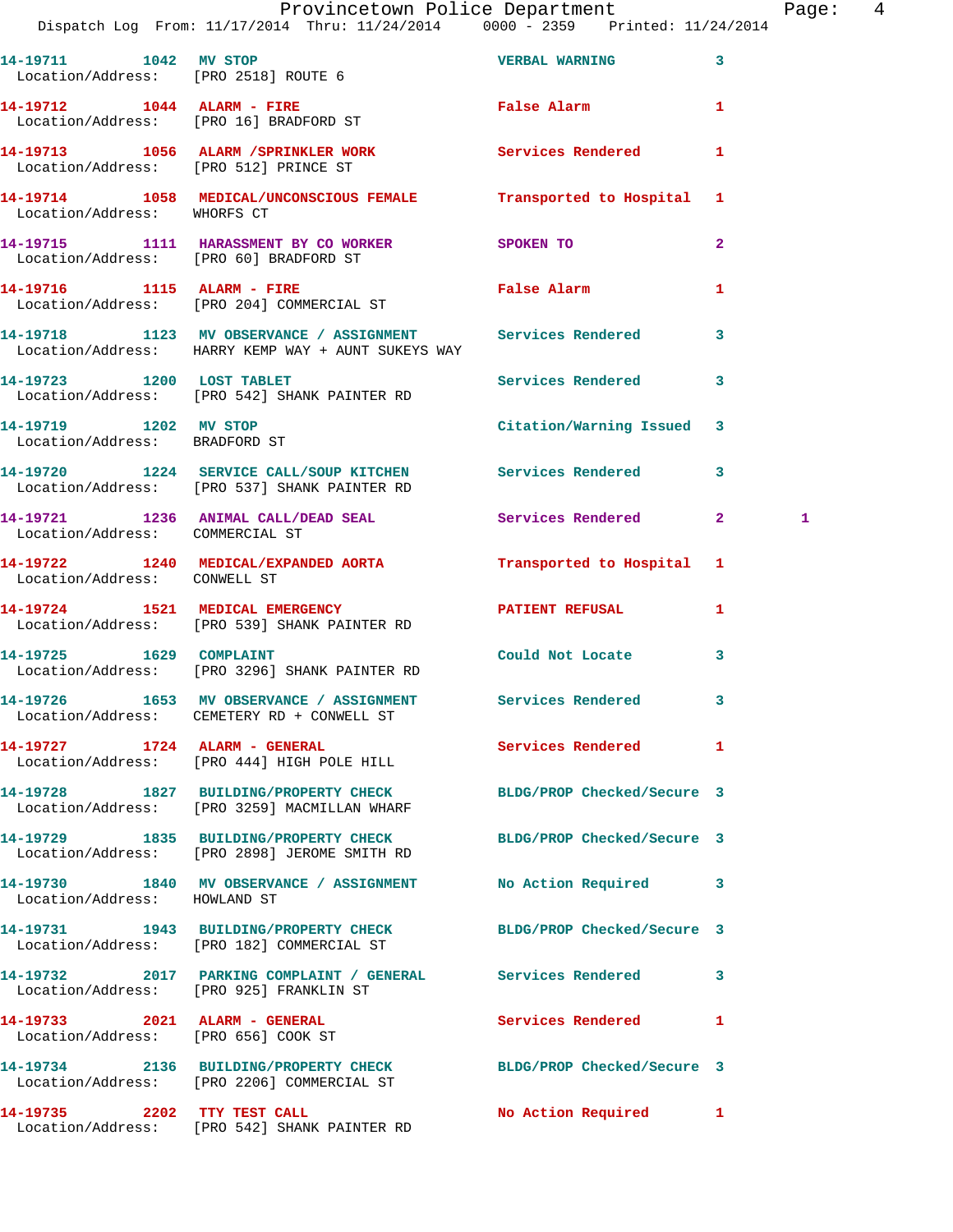| 14-19736 2217 FOUND KEYS<br>Location/Address: GOSNOLD ST |                                                                                                                  | No Action Required 3       |                |   |
|----------------------------------------------------------|------------------------------------------------------------------------------------------------------------------|----------------------------|----------------|---|
|                                                          | 14-19737 2310 BUILDING/PROPERTY CHECK BLDG/PROP Checked/Secure 3<br>Location/Address: [PRO 530] SHANK PAINTER RD |                            |                |   |
|                                                          | 14-19738 2327 BUILDING/PROPERTY CHECK BLDG/PROP Checked/Secure 3<br>Location/Address: [PRO 2483] COMMERCIAL ST   |                            |                |   |
|                                                          | 14-19739 2330 MV OBSERVANCE / ASSIGNMENT Services Rendered<br>Location/Address: [PRO 2489] BRADFORD ST           |                            | 3              |   |
|                                                          | 14-19740 2336 MV OBSERVANCE / ASSIGNMENT Services Rendered<br>Location/Address: [PRO 2489] BRADFORD ST           |                            | 3              |   |
|                                                          | 14-19741 2337 BUILDING/PROPERTY CHECK BLDG/PROP Checked/Secure 3<br>Location/Address: [PRO 3770] COMMERCIAL ST   |                            |                |   |
| For Date: $11/19/2014$ - Wednesday                       |                                                                                                                  |                            |                |   |
|                                                          | 14-19742 0018 BUILDING/PROPERTY CHECK BLDG/PROP Checked/Secure 3<br>Location/Address: [PRO 175] COMMERCIAL ST    |                            |                |   |
|                                                          | 14-19743 0018 BUILDING/PROPERTY CHECK BLDG/PROP Checked/Secure 3<br>Location/Address: [PRO 175] COMMERCIAL ST    |                            |                |   |
|                                                          | 14-19744 0040 MV OBSERVANCE / ASSIGNMENT Services Rendered<br>Location/Address: BRADFORD ST + RYDER ST           |                            | 3              |   |
|                                                          | 14-19745 0050 MV STOP<br>Location/Address: BRADFORD ST + STANDISH ST                                             | <b>VERBAL WARNING</b>      | 3              |   |
|                                                          | 14-19746 0053 BUILDING/PROPERTY CHECK BLDG/PROP Checked/Secure 3<br>Location/Address: [PRO 2713] COMMERCIAL ST   |                            |                |   |
|                                                          | 14-19747 0054 BUILDING/PROPERTY CHECK<br>Location/Address: [PRO 3430] COMMERCIAL ST                              | Services Rendered          | 3              |   |
|                                                          | 14-19749 0217 BUILDING/PROPERTY CHECK BLDG/PROP Checked/Secure 3<br>Location/Address: [PRO 1783] FRANKLIN ST     |                            |                |   |
|                                                          | 14-19750 0221 BUILDING/PROPERTY CHECK BLDG/PROP Checked/Secure 3<br>Location/Address: [PRO 3471] BRADFORD ST EXT |                            |                |   |
| Location/Address: COMMERCIAL ST                          | 14-19751 0459 BUILDING/PROPERTY CHECK BLDG/PROP Checked/Secure 3                                                 |                            |                |   |
|                                                          | 14-19752 0500 BUILDING/PROPERTY CHECK BLDG/PROP Checked/Secure 3<br>Location/Address: [PRO 646] COMMERCIAL ST    |                            |                |   |
|                                                          | 14-19753 0532 BUILDING/PROPERTY CHECK BLDG/PROP Checked/Secure 3<br>Location/Address: [PRO 545] SHANK PAINTER RD |                            |                |   |
|                                                          | 14-19754 0536 BUILDING/PROPERTY CHECK<br>Location/Address: [PRO 2206] COMMERCIAL ST                              | <b>Services Rendered</b>   | 3              |   |
| 14-19755 0602 LOBBY TRAFFIC                              | Location/Address: [PRO 542] SHANK PAINTER RD                                                                     | Services Rendered          | $\overline{2}$ | 9 |
|                                                          | 14-19756 0604 MV OBSERVANCE / ASSIGNMENT<br>Location/Address: [PRO 447] JEROME SMITH RD                          | <b>Services Rendered</b>   | 3              |   |
|                                                          | 14-19757 0735 BUILDING/PROPERTY CHECK<br>Location/Address: [PRO 2206] COMMERCIAL ST                              | BLDG/PROP Checked/Secure 3 |                |   |
| 14-19758 0801 MV STOP                                    | Location/Address: [PRO 536] SHANK PAINTER RD                                                                     | Citation/Warning Issued 3  |                |   |
|                                                          |                                                                                                                  | Services Rendered          | 3              |   |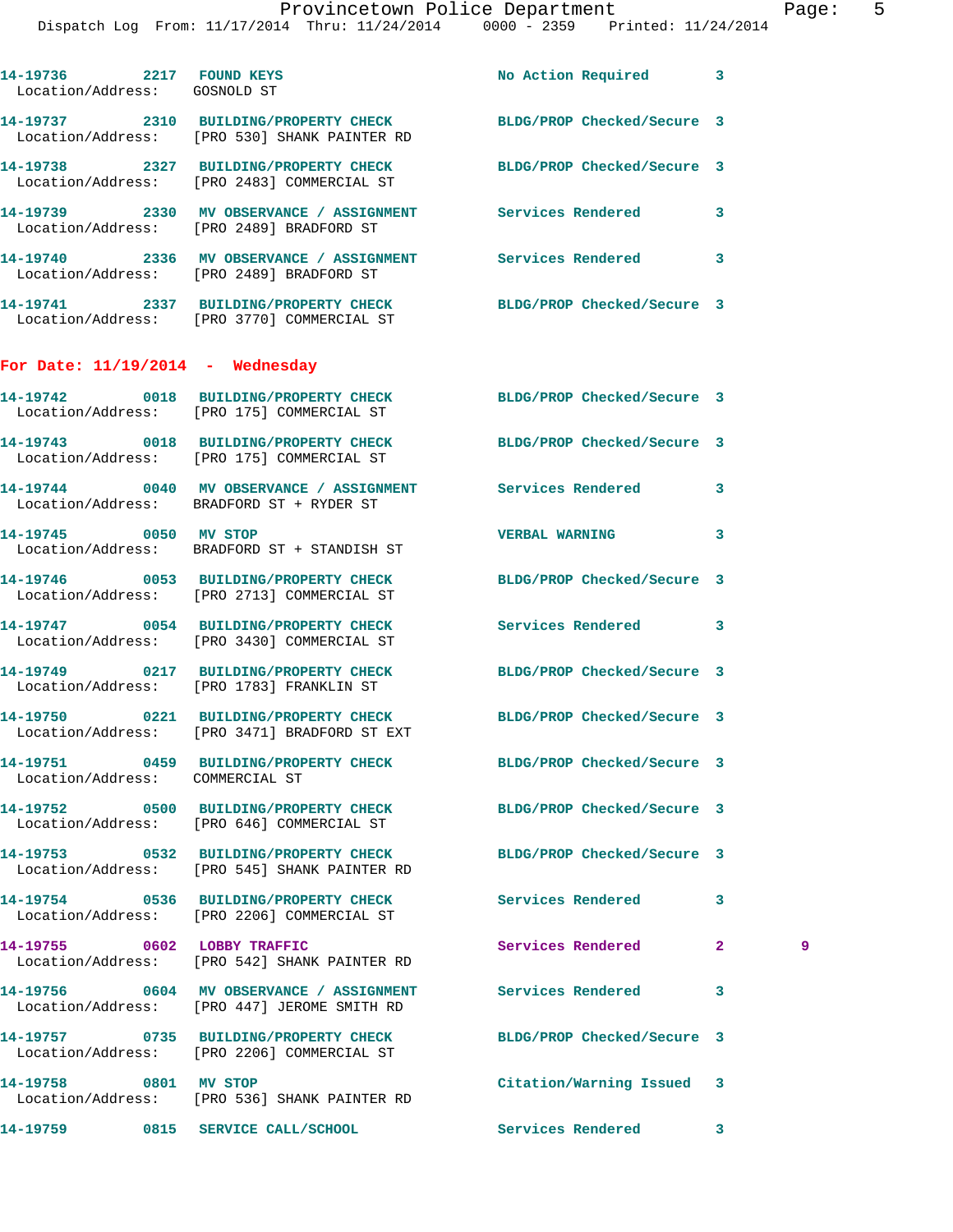|                                                                    | Provincetown Police Department<br>Dispatch Log From: 11/17/2014 Thru: 11/24/2014 0000 - 2359 Printed: 11/24/2014 |                            |                         |
|--------------------------------------------------------------------|------------------------------------------------------------------------------------------------------------------|----------------------------|-------------------------|
|                                                                    | Location/Address: [PRO 569] WINSLOW ST                                                                           |                            |                         |
| Location/Address: [PRO 94] BRADFORD ST                             | 14-19760 0837 MV OBSERVANCE / ASSIGNMENT Services Rendered                                                       |                            | $\overline{\mathbf{3}}$ |
| 14-19761 0847 MV STOP<br>Location/Address: BRADFORD ST             |                                                                                                                  | <b>VERBAL WARNING</b>      | 3                       |
|                                                                    | 14-19762 0916 DISTURBANCE<br>Location/Address: [PRO 182] COMMERCIAL ST                                           | SPOKEN TO                  | 1                       |
|                                                                    | 14-19763 0927 LOST/POS STOLEN WALLET FOLLOW UP<br>Location/Address: [PRO 1088] PROVINCE RD                       |                            | 3                       |
|                                                                    |                                                                                                                  |                            | 3                       |
|                                                                    | 14-19766 1018 ASSIST AGENCY /WATER DEPT Services Rendered<br>Location/Address: [PRO 2026] BRADFORD ST            |                            | 3                       |
|                                                                    | 14-19767 1059 ALARM BURGLAR<br>Location/Address: [PRO 173] COMMERCIAL ST                                         | False Alarm                | 1                       |
| 14-19768 1120 FOLLOW UP<br>Location/Address: COMMERCIAL ST         |                                                                                                                  | FOLLOW UP                  | 2                       |
|                                                                    | 14-19769 1253 MEDICAL EMERGENCY<br>Location/Address: [PRO 440] HARRY KEMP WAY                                    | Transported to Hospital    | 1                       |
|                                                                    | 14-19770 1255 SERVICE CALL/SOUP KITCHEN Services Rendered<br>Location/Address: [PRO 537] SHANK PAINTER RD        |                            | 3                       |
| Location/Address: CONWELL ST                                       | 14-19772 1550 MV OBSERVANCE / ASSIGNMENT                                                                         | <b>No Action Required</b>  | 3                       |
| 14-19773 1550 ANIMAL CALL<br>Location/Address: [PRO 3345] OPPEN LN |                                                                                                                  | <b>Services Rendered</b>   | $\mathbf{2}$            |
| 14-19774 1553 MV STOP<br>Location/Address: ROUTE 6                 |                                                                                                                  | <b>VERBAL WARNING</b>      | 3                       |
| 14-19775                                                           | 1638 MEDICAL EMERGENCY<br>Location/Address: [PRO 965] KIMBERLY LN                                                | Services Rendered          | 1                       |
|                                                                    | 14-19776 1643 BUILDING/PROPERTY CHECK BLDG/PROP Checked/Secure 3<br>Location/Address: [PRO 447] JEROME SMITH RD  |                            |                         |
|                                                                    | 14-19777   1657   BUILDING/PROPERTY CHECK   BLDG/PROP Checked/Secure 3<br>Location/Address: [PRO 512] PRINCE ST  |                            |                         |
|                                                                    | 14-19778 1701 MV OBSERVANCE / ASSIGNMENT<br>Location/Address: [PRO 1645] HARRY KEMP WAY                          | No Action Required         | 3                       |
|                                                                    | 14-19779 1705 BUILDING/PROPERTY CHECK BLDG/PROP Checked/Secure 3<br>Location/Address: [PRO 433] RYDER ST EXT     |                            |                         |
| 14-19780 1716 MV STOP                                              | Location/Address: ROUTE 6 + SNAIL RD                                                                             | <b>VERBAL WARNING</b>      | 3                       |
| 14-19781 1731 MV STOP                                              | Location/Address: [PRO 542] SHANK PAINTER RD                                                                     | <b>VERBAL WARNING</b>      | 3                       |
|                                                                    | 14-19782 1747 BUILDING/PROPERTY CHECK<br>Location/Address: [PRO 1638] COMMERCIAL ST                              | BLDG/PROP Checked/Secure 3 |                         |
| Location/Address: [PRO 571] ALDEN ST                               | 14-19783 1825 BUILDING/PROPERTY CHECK                                                                            | BLDG/PROP Checked/Secure 3 |                         |
|                                                                    | 14-19784 1835 BUILDING/PROPERTY CHECK BLDG/PROP Checked/Secure 3<br>Location/Address: [PRO 444] HIGH POLE HILL   |                            |                         |

Page: 6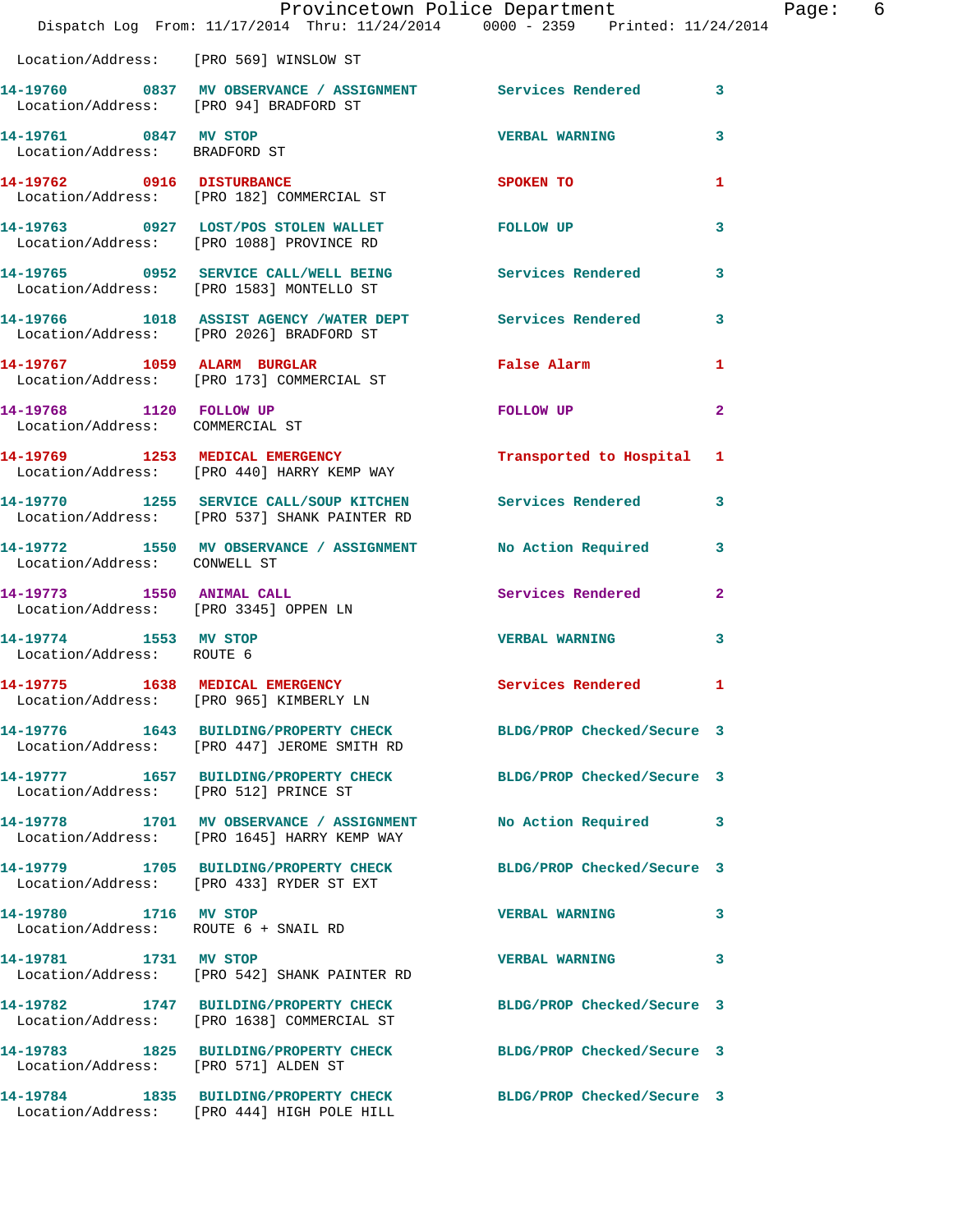|                                      | Provincetown Police Department Fage: 7<br>Dispatch Log From: 11/17/2014 Thru: 11/24/2014 0000 - 2359 Printed: 11/24/2014 |                                  |              |                |  |
|--------------------------------------|--------------------------------------------------------------------------------------------------------------------------|----------------------------------|--------------|----------------|--|
|                                      | 14-19785 1846 BUILDING/PROPERTY CHECK BLDG/PROP Checked/Secure 3<br>Location/Address: [PRO 175] COMMERCIAL ST            |                                  |              |                |  |
|                                      | 14-19786 1846 MEDICAL EMERGENCY<br>Location/Address: [PRO 3222] ALDEN ST                                                 | Transported to Hospital 1        |              |                |  |
|                                      | 14-19788 1912 ASSIST AGENCY / WATER DEPT Taken/Referred to Other 3<br>Location/Address: [PRO 3770] COMMERCIAL ST         |                                  |              |                |  |
|                                      | 14-19789 2028 DISTURBANCE<br>Location/Address: [PRO 3670] SHANK PAINTER RD                                               | Services Rendered 1              |              |                |  |
|                                      | 14-19790 2042 COMPLAINT<br>Location/Address: [PRO 2543] MACMILLAN WHARF                                                  | SPOKEN TO                        | 3            |                |  |
| 14-19791 2256 ALARM - FIRE           | Location/Address: [PRO 3670] SHANK PAINTER RD                                                                            | <b>Example 21 False Alarm</b> 21 |              |                |  |
|                                      | 14-19793 2350 BUILDING/PROPERTY CHECK BLDG/PROP Checked/Secure 3<br>Location/Address: [PRO 2543] MACMILLAN WHARF         |                                  |              |                |  |
|                                      | 14-19794 2355 BUILDING/PROPERTY CHECK BLDG/PROP Checked/Secure 3<br>Location/Address: [PRO 3928] COMMERCIAL ST           |                                  |              |                |  |
| For Date: $11/20/2014$ - Thursday    |                                                                                                                          |                                  |              |                |  |
|                                      | 14-19795 0005 BUILDING/PROPERTY CHECK BLDG/PROP Checked/Secure 3<br>Location/Address: [PRO 175] COMMERCIAL ST            |                                  |              |                |  |
|                                      | 14-19796 0014 BUILDING/PROPERTY CHECK BLDG/PROP Checked/Secure 3<br>Location/Address: [PRO 182] COMMERCIAL ST            |                                  |              |                |  |
|                                      | 14-19797 0014 BUILDING/PROPERTY CHECK BLDG/PROP Checked/Secure 3<br>Location/Address: [PRO 2966] COMMERCIAL ST           |                                  |              |                |  |
|                                      | 14-19798 0031 BUILDING/PROPERTY CHECK Services Rendered 3<br>Location/Address: [PRO 2490] PROVINCELANDS RD               |                                  |              |                |  |
|                                      | 14-19799 0123 MV OBSERVANCE / ASSIGNMENT Services Rendered 3<br>Location/Address: [PRO 2489] BRADFORD ST                 |                                  |              |                |  |
|                                      | 14-19800 0129 BUILDING/PROPERTY CHECK<br>Location/Address: [PRO 519] RACE POINT RD                                       | BLDG/PROP Checked/Secure 3       |              |                |  |
|                                      | 14-19801 0156 B & E BURGLARY<br>Location/Address: [PRO 246] COMMERCIAL ST<br>Refer To Arrest: 14-289-AR                  | Arrest(s) Made 2                 |              | $\overline{2}$ |  |
|                                      | 14-19802 0445 BUILDING/PROPERTY CHECK BLDG/PROP Checked/Secure 3<br>Location/Address: [PRO 66] BRADFORD ST EXT           |                                  |              |                |  |
|                                      | 14-19803 0529 BUILDING/PROPERTY CHECK BLDG/PROP Checked/Secure 3<br>Location/Address: [PRO 1783] FRANKLIN ST             |                                  |              |                |  |
|                                      | 14-19804 0552 BUILDING/PROPERTY CHECK<br>Location/Address: [PRO 447] JEROME SMITH RD                                     | BLDG/PROP Checked/Secure 3       |              |                |  |
| Location/Address: ROUTE 6 + SNAIL RD | 14-19806 609 MV OBSERVANCE / ASSIGNMENT Services Rendered                                                                |                                  | 3            |                |  |
|                                      | 14-19807 0615 LOBBY TRAFFIC<br>Location/Address: [PRO 542] SHANK PAINTER RD                                              | Services Rendered 2              |              | 18             |  |
|                                      | 14-19808 0725 BUILDING/PROPERTY CHECK<br>Location/Address: [PRO 1638] COMMERCIAL ST                                      | BLDG/PROP Checked/Secure 3       |              |                |  |
| 14-19809 0740 ANIMAL CALL            | Location/Address: [PRO 434] FRANKLIN ST                                                                                  | Could Not Locate                 | $\mathbf{2}$ |                |  |
| 14-19810 0750 SERVE SUMMONS          |                                                                                                                          | Could Not Locate                 | 3            |                |  |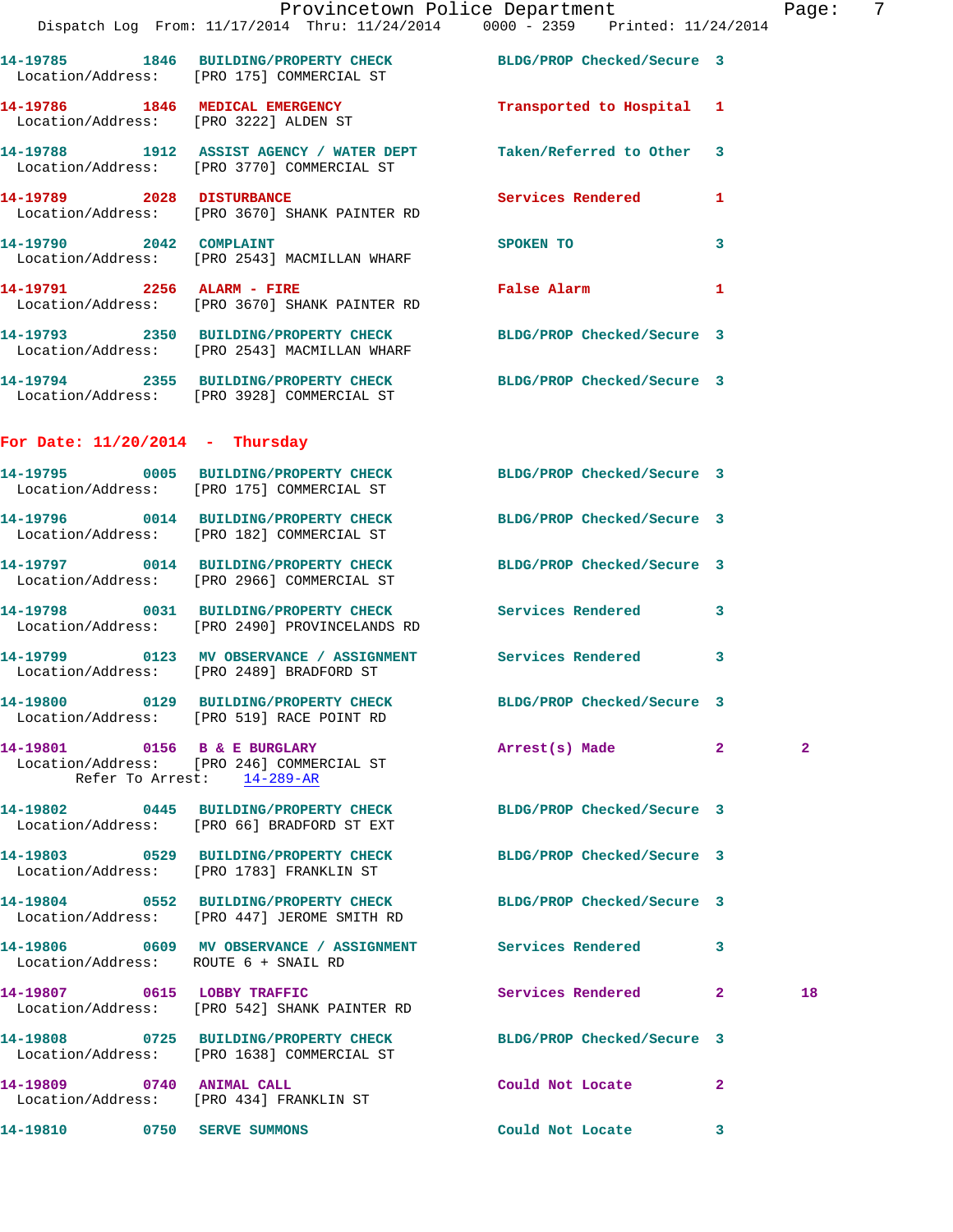|                                                                   | Provincetown Police Department<br>Dispatch Log From: 11/17/2014 Thru: 11/24/2014 0000 - 2359 Printed: 11/24/2014 |                            |                         |
|-------------------------------------------------------------------|------------------------------------------------------------------------------------------------------------------|----------------------------|-------------------------|
| Location/Address: COMMERCIAL ST                                   |                                                                                                                  |                            |                         |
|                                                                   | 14-19811 0751 BUILDING/PROPERTY CHECK Could Not Locate<br>Location/Address: [PRO 2500] COMMERCIAL ST             |                            | 3                       |
|                                                                   | 14-19812 0808 BUILDING/PROPERTY CHECK BLDG/PROP Checked/Secure 3<br>Location/Address: [PRO 2500] COMMERCIAL ST   |                            |                         |
|                                                                   | 14-19813 0815 SERVICE CALL/SCHOOL<br>Location/Address: [PRO 569] WINSLOW ST                                      | Services Rendered          | 3                       |
|                                                                   | 14-19814 0833 ANIMAL CALL/PET PANTRY Services Rendered<br>Location/Address: [PRO 3296] SHANK PAINTER RD          |                            | $\mathbf{2}$            |
|                                                                   | 14-19815 0834 POSS TRAPPED POSSUM<br>Location/Address: [PRO 781] CAPTAIN BERTIES WAY                             | <b>GONE ON ARRIVAL</b>     | $\overline{2}$          |
|                                                                   | 14-19816 0849 PARK, WALK & TALK<br>Location/Address: [PRO 285] COMMERCIAL ST                                     | Services Rendered          | $\mathbf{2}$            |
| Location/Address: [PRO 571] ALDEN ST                              | 14-19817 0933 BUILDING/PROPERTY CHECK BLDG/PROP Checked/Secure 3                                                 |                            |                         |
|                                                                   | 14-19818 0940 FOLLOW UP/BARN<br>Location/Address: [PRO 2897] RACE POINT RD                                       | FOLLOW UP                  | $\overline{\mathbf{2}}$ |
| 14-19819 0950 FUNERAL                                             | Location/Address: HOWLAND ST + HARRY KEMP WAY                                                                    | Services Rendered          | $\overline{a}$          |
| 14-19820 1009 ABANDONED CAT<br>Location/Address: [TRU] SHORE RD   |                                                                                                                  | Services Rendered          | $\overline{a}$          |
| Location/Address: [PRO 94] BRADFORD ST                            | 14-19821 1101 MV OBSERVANCE / ASSIGNMENT Services Rendered                                                       |                            | 3                       |
|                                                                   | 14-19822 1109 ASSIST CITIZEN<br>Location/Address: [PRO 440] HARRY KEMP WAY                                       | Services Rendered          | 3                       |
| 14-19823 1114 WIRES DOWN<br>Location/Address: RAILROAD AVE        |                                                                                                                  | Taken/Referred to Other    | $\mathbf{2}$            |
| 14-19824                                                          | 1245 SERVICE CALL/SOUP KITCHEN<br>Location/Address: [PRO 537] SHANK PAINTER RD                                   | Services Rendered          | 3                       |
| Location/Address: ROUTE 6 + SNAIL RD                              | 14-19825 1340 MV OBSERVANCE / ASSIGNMENT Services Rendered                                                       |                            | 3                       |
| 14-19826 1349 MV STOP<br>Location/Address: [PRO 2513] ROUTE 6     |                                                                                                                  | <b>VERBAL WARNING</b>      | 3                       |
| 14-19827 1356 MV DISABLED<br>Location/Address: [PRO 2513] ROUTE 6 | Refer To Summons: 14-291-AR                                                                                      | Citation/Warning Issued    | 2                       |
|                                                                   | 14-19828 1415 AIRCRAFT/TSA SHIFT COV<br>Location/Address: [PRO 516] RACE POINT RD                                | <b>Services Rendered</b>   | $\mathbf{2}$            |
| Location/Address: OFF CEMETERY RD                                 | 14-19829 1423 FOUND BAG W/WHT SUBSTANCE FOLLOW UP                                                                |                            | 3                       |
| 14-19830 1535 LOCKBOX REMOVAL<br>Location/Address: MONTELLO ST    |                                                                                                                  | <b>Services Rendered</b>   | 3                       |
| 14-19831 1550 FOLLOW UP                                           | Location/Address: [PRO 2101] SNAIL RD                                                                            | Services Rendered          | $\mathbf{2}$            |
|                                                                   | 14-19832 1608 DOT/TRANSPORT<br>Location/Address: [PRO 440] HARRY KEMP WAY                                        | Transported to Hospital    | 1                       |
|                                                                   | 14-19834 1613 BUILDING/PROPERTY CHECK<br>Location/Address: [PRO 564] BAYBERRY AVE                                | BLDG/PROP Checked/Secure 3 |                         |

Page: 8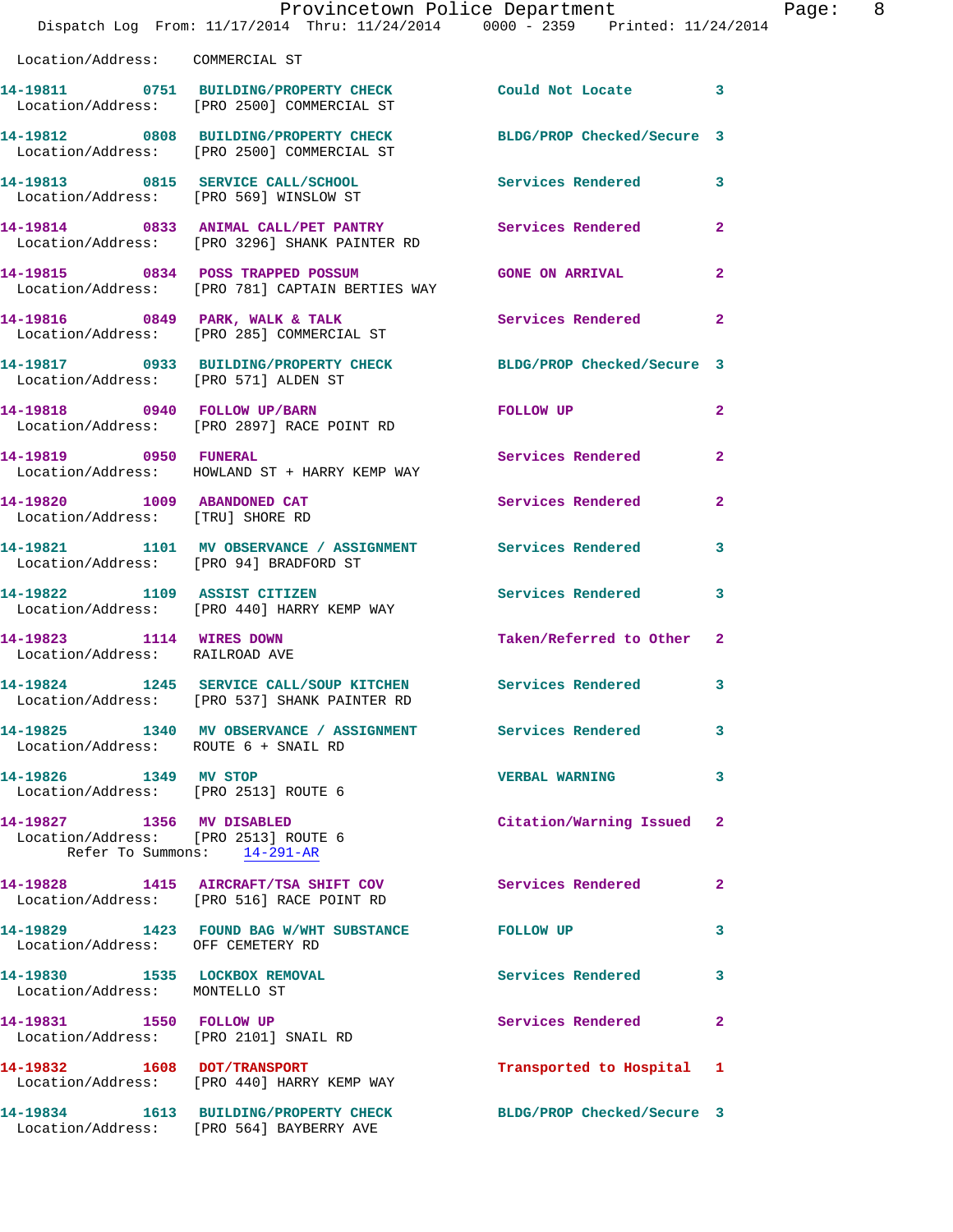Dispatch Log From: 11/17/2014 Thru: 11/24/2014 0000 - 2359 Printed: 11/24/2014

| 14-19835 1630 HAZARDS                 | Location/Address: [PRO 521] ROUTE 6                                                                              | Services Rendered          | $\overline{a}$                 |  |
|---------------------------------------|------------------------------------------------------------------------------------------------------------------|----------------------------|--------------------------------|--|
|                                       | 14-19836 1703 TRESPASS<br>Location/Address: [PRO 1435] STANDISH ST                                               | Could Not Locate           | 2 <sup>1</sup><br>$\mathbf{2}$ |  |
|                                       | 14-19837 1734 ABANDONED BIKE<br>Location/Address: [PRO 1434] STANDISH ST                                         | Taken/Referred to Other    | $\mathbf{2}$                   |  |
|                                       | 14-19839 1828 MV COMPLAINT<br>Location/Address: [PRO 2521] ROUTE 6                                               | Services Rendered          | $\mathbf{2}$                   |  |
|                                       | 14-19838 1829 BUILDING/PROPERTY CHECK BLDG/PROP Checked/Secure 3<br>Location/Address: [PRO 433] RYDER ST EXT     |                            |                                |  |
|                                       | 14-19840 1904 FOUND HAND-HELD RECEIVER Services Rendered<br>Location/Address: [PRO 2499] RACE POINT RD           |                            | 3                              |  |
|                                       | 14-19841 1926 WELL-BEING CHECK REQUEST<br>Location/Address: [PRO 3670] SHANK PAINTER RD                          | SPOKEN TO                  | 3                              |  |
| Location/Address: [PRO 1616] BANGS ST | 14-19842 1958 TRESPASS COMPLAINT                                                                                 | SPOKEN TO                  | 2                              |  |
|                                       | 14-19843 2008 BUILDING/PROPERTY CHECK BLDG/PROP Checked/Secure 3<br>Location/Address: [PRO 530] SHANK PAINTER RD |                            |                                |  |
|                                       | 14-19844 2013 BUILDING/PROPERTY CHECK<br>Location/Address: [PRO 3259] MACMILLAN WHARF                            | BLDG/PROP Checked/Secure 3 |                                |  |
|                                       | 14-19845 2048 BUILDING/PROPERTY CHECK<br>Location/Address: [PRO 519] RACE POINT RD                               | BLD/PROP CHECKED UNSECUR 3 |                                |  |
| Location/Address: CONWELL ST          | 14-19846 2101 MV OBSERVANCE / ASSIGNMENT Services Rendered                                                       |                            | 3                              |  |
|                                       | 14-19847 2239 WARNING LIGHTS OUT<br>Location/Address: [PRO 444] HIGH POLE HILL                                   | Services Rendered          | 3                              |  |
|                                       | 14-19848 2328 BUILDING/PROPERTY CHECK BLDG/PROP Checked/Secure 3<br>Location/Address: [PRO 1783] FRANKLIN ST     |                            |                                |  |
|                                       | 14-19850 2344 BUILDING/PROPERTY CHECK BLDG/PROP Checked/Secure 3<br>Location/Address: [PRO 306] COMMERCIAL ST    |                            |                                |  |
| Location/Address: [PRO 521] ROUTE 6   | 14-19852 2353 BUILDING/PROPERTY CHECK                                                                            | Services Rendered          | 3                              |  |
|                                       | 14-19851 2359 BUILDING/PROPERTY CHECK BLDG/PROP Checked/Secure 3<br>Location/Address: [PRO 2898] JEROME SMITH RD |                            |                                |  |
| For Date: $11/21/2014$ - Friday       |                                                                                                                  |                            |                                |  |
|                                       | 14-19853 0007 BUILDING/PROPERTY CHECK<br>Location/Address: [PRO 3430] COMMERCIAL ST                              | Services Rendered          | 3                              |  |
|                                       | 14-19854 0016 BUILDING/PROPERTY CHECK<br>Location/Address: [PRO 3430] COMMERCIAL ST                              | BLD/PROP CHECKED UNSECUR 3 |                                |  |
|                                       | 14-19855 0029 MV OBSERVANCE / ASSIGNMENT<br>Location/Address: [PRO 106] COMMERCIAL ST                            | Services Rendered          | 3                              |  |
|                                       |                                                                                                                  |                            |                                |  |

Location/Address: [PRO 16] MAYFLOWER AVE

Location/Address: [PRO 1778] SHANK PAINTER RD

## **14-19856 0034 BUILDING/PROPERTY CHECK BLDG/PROP Checked/Secure 3 14-19857 0114 BUILDING/PROPERTY CHECK BLDG/PROP Checked/Secure 3**

**14-19858 0120 BUILDING/PROPERTY CHECK Services Rendered 3**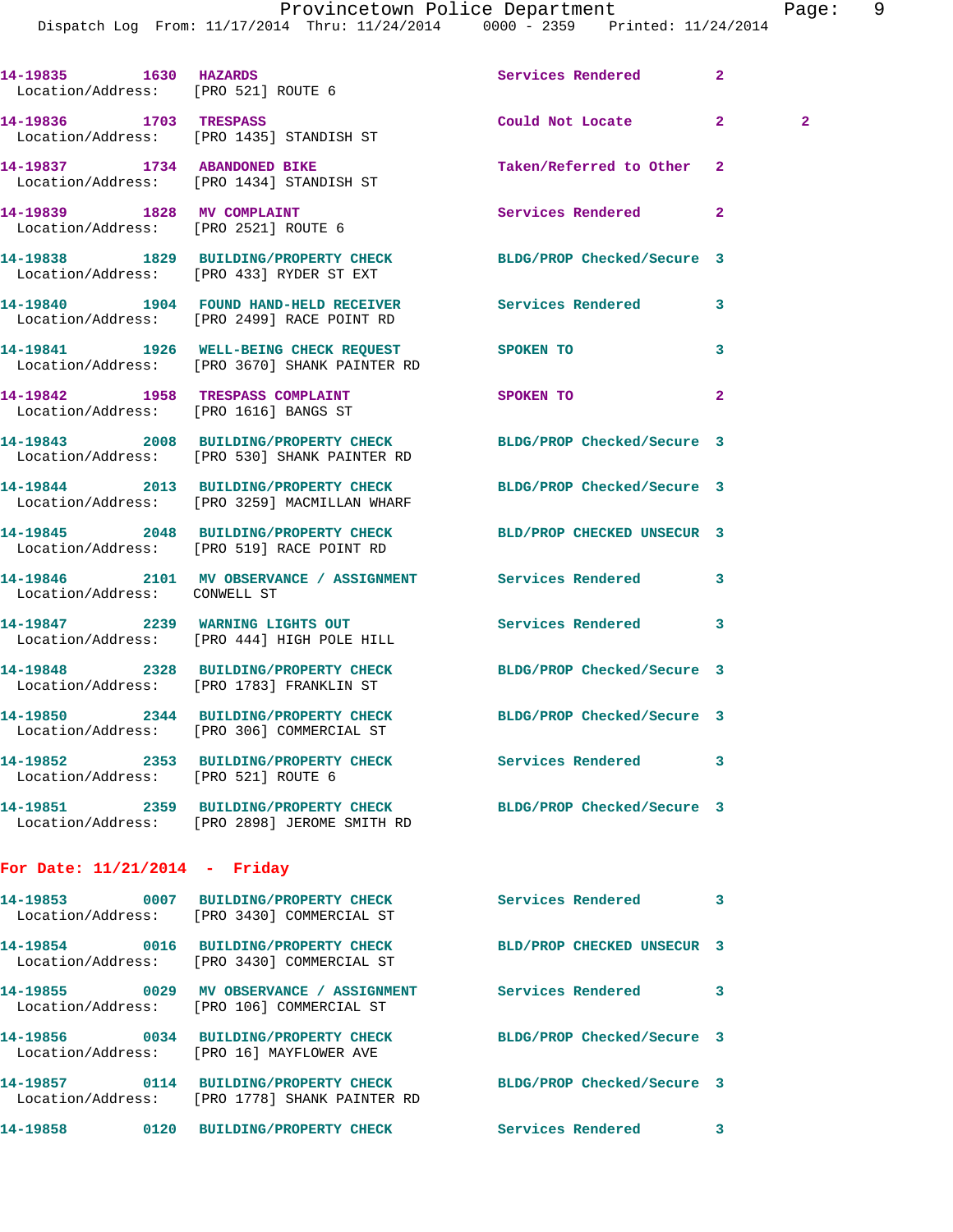|                                      | Dispatch Log From: 11/17/2014 Thru: 11/24/2014 0000 - 2359 Printed: 11/24/2014                                   | Provincetown Police Department |              | Page: 10 |  |
|--------------------------------------|------------------------------------------------------------------------------------------------------------------|--------------------------------|--------------|----------|--|
|                                      | Location/Address: [PRO 2206] COMMERCIAL ST                                                                       |                                |              |          |  |
|                                      | 14-19859 0123 MV OBSERVANCE / ASSIGNMENT Services Rendered 3<br>Location/Address: HOWLAND ST + BRADFORD ST       |                                |              |          |  |
|                                      | 14-19860 0256 BUILDING/PROPERTY CHECK BLDG/PROP Checked/Secure 3<br>Location/Address: [PRO 353] COMMERCIAL ST    |                                |              |          |  |
|                                      | 14-19861 0333 BUILDING/PROPERTY CHECK<br>Location/Address: [PRO 545] SHANK PAINTER RD                            | BLDG/PROP Checked/Secure 3     |              |          |  |
|                                      | 14-19862 0345 BUILDING/PROPERTY CHECK BLDG/PROP Checked/Secure 3<br>Location/Address: [PRO 516] RACE POINT RD    |                                |              |          |  |
|                                      | 14-19863 0417 PARK, WALK & TALK<br>Location/Address: [PRO 539] SHANK PAINTER RD                                  | Services Rendered 2            |              |          |  |
|                                      | 14-19864 0511 BUILDING/PROPERTY CHECK BLDG/PROP Checked/Secure 3<br>Location/Address: [PRO 444] HIGH POLE HILL   |                                |              |          |  |
|                                      | 14-19865 0523 BUILDING/PROPERTY CHECK BLDG/PROP Checked/Secure 3<br>Location/Address: [PRO 1780] JOHNSON ST      |                                |              |          |  |
|                                      | 14-19866 0526 BUILDING/PROPERTY CHECK<br>Location/Address: [PRO 2977] COMMERCIAL ST                              | BLDG/PROP Checked/Secure 3     |              |          |  |
|                                      | 14-19867 0527 BUILDING/PROPERTY CHECK BLDG/PROP Checked/Secure 3<br>Location/Address: [PRO 2977] COMMERCIAL ST   |                                |              |          |  |
|                                      | 14-19868 0532 LOBBY TRAFFIC<br>Location/Address: [PRO 542] SHANK PAINTER RD                                      | Services Rendered 2            |              | 19       |  |
|                                      | 14-19869 0547 MV OBSERVANCE / ASSIGNMENT Services Rendered 3<br>Location/Address: BRADFORD ST + STANDISH ST      |                                |              |          |  |
| Location/Address: SNAIL RD + ROUTE 6 | 14-19870 0600 MV OBSERVANCE / ASSIGNMENT Services Rendered 3                                                     |                                |              |          |  |
|                                      | 14-19871 0718 BUILDING/PROPERTY CHECK BLDG/PROP Checked/Secure 3<br>Location/Address: [PRO 3737] BRADFORD ST     |                                |              |          |  |
| 14-19872                             | 0728 MV OBSERVANCE / ASSIGNMENT<br>Location/Address: [PRO 2929] HOWLAND ST                                       | Services Rendered              | 3            |          |  |
|                                      | 14-19873 0732 PARK, WALK & TALK<br>Location: [PRO 3431] LOPES SQUARE                                             | Services Rendered              | $\mathbf{2}$ |          |  |
| Location/Address: [PRO 2513] ROUTE 6 | 14-19874 0736 HAZARDS/HIGHWAY                                                                                    | Removed Hazard                 | $\mathbf{2}$ |          |  |
|                                      | 14-19875 0821 SERVICE CALL<br>Location/Address: [PRO 569] WINSLOW ST                                             | Services Rendered              | $\mathbf{3}$ |          |  |
|                                      | 14-19876 0841 BUILDING/PROPERTY CHECK<br>Location/Address: [PRO 2490] PROVINCELANDS RD                           | Services Rendered 3            |              |          |  |
|                                      | 14-19877 0844 BUILDING/PROPERTY CHECK BLDG/PROP Checked/Secure 3<br>Location/Address: [PRO 2898] JEROME SMITH RD |                                |              |          |  |
|                                      | 14-19878 0914 BUILDING/PROPERTY CHECK Services Rendered 3<br>Location/Address: [PRO 564] BAYBERRY AVE            |                                |              |          |  |
|                                      | 14-19879 0933 BUILDING/PROPERTY CHECK BLDG/PROP Checked/Secure 3<br>Location/Address: [PRO 3317] CEMETERY RD     |                                |              |          |  |
|                                      | 14-19880 0933 BUILDING/PROPERTY CHECK BLDG/PROP Checked/Secure 3<br>Location/Address: [PRO 3318] CEMETERY RD     |                                |              |          |  |
|                                      | 14-19881 0950 MV OBSERVANCE / ASSIGNMENT Services Rendered 3<br>Location/Address: BRADFORD ST + STANDISH ST      |                                |              |          |  |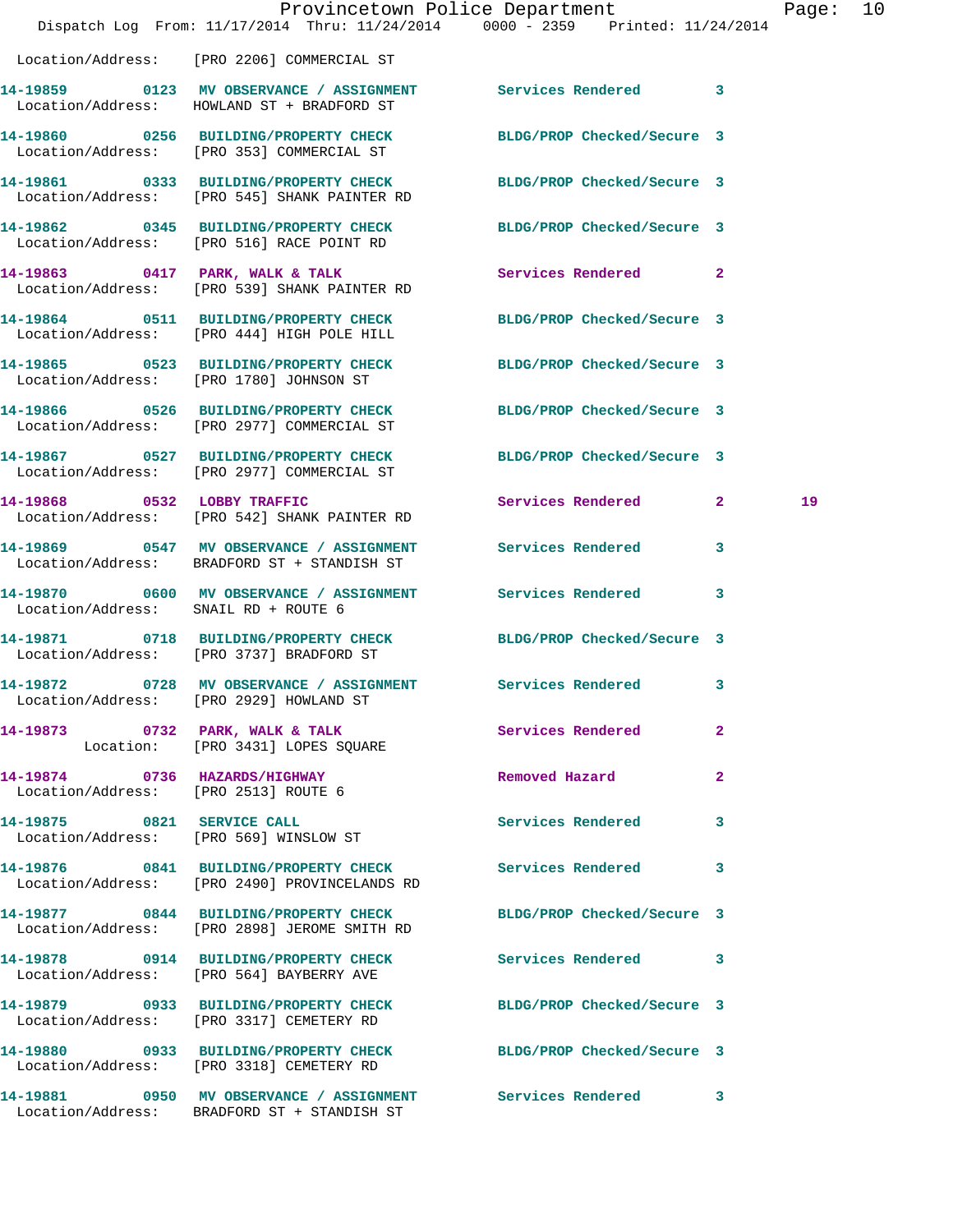|                                                       | Dispatch Log From: 11/17/2014 Thru: 11/24/2014 0000 - 2359 Printed: 11/24/2014                                   | Provincetown Police Department Page: 11                                                                                                                                                                                        |                |                 |  |
|-------------------------------------------------------|------------------------------------------------------------------------------------------------------------------|--------------------------------------------------------------------------------------------------------------------------------------------------------------------------------------------------------------------------------|----------------|-----------------|--|
|                                                       |                                                                                                                  |                                                                                                                                                                                                                                |                |                 |  |
|                                                       | 14-19883 1121 BUILDING/PROPERTY CHECK BLDG/PROP Checked/Secure 3<br>Location/Address: [PRO 571] ALDEN ST         |                                                                                                                                                                                                                                |                |                 |  |
|                                                       | 14-19884 1122 BUILDING/PROPERTY CHECK BLDG/PROP Checked/Secure 3<br>Location/Address: [PRO 3287] ROUTE 6         |                                                                                                                                                                                                                                |                |                 |  |
|                                                       | 14-19885 1127 FUNERAL<br>Location/Address: [PRO 1645] HARRY KEMP WAY                                             | Services Rendered 2                                                                                                                                                                                                            |                |                 |  |
| 14-19886 1152 MV STOP                                 | Location/Address: [PRO 2519] ROUTE 6                                                                             | <b>VERBAL WARNING 3</b>                                                                                                                                                                                                        |                |                 |  |
|                                                       | 14-19887 1208 FOLLOW UP/STOLEN MV Could Not Locate<br>Location/Address: [PRO 2598] BRADFORD ST EXT               |                                                                                                                                                                                                                                | $\overline{2}$ |                 |  |
| 14-19888 1211 TRESPASS                                | Location/Address: [PRO 182] COMMERCIAL ST                                                                        | SPOKEN TO AND TO A RESIDENCE OF A RESIDENCE OF A RESIDENCE OF A RESIDENCE OF A RESIDENCE OF A RESIDENCE OF A RESIDENCE OF A RESIDENCE OF A RESIDENCE OF A RESIDENCE OF A RESIDENCE OF A RESIDENCE OF A RESIDENCE OF A RESIDENC | $\mathbf{2}$   |                 |  |
|                                                       | 14-19889 1333 LOST HTC 1 PHONE<br>Location/Address: [PRO 542] SHANK PAINTER RD                                   | Services Rendered 3                                                                                                                                                                                                            |                |                 |  |
| Location/Address: ROUTE 6 + CONWELL ST                | 14-19890 1338 MV OBSERVANCE / ASSIGNMENT Services Rendered 3                                                     |                                                                                                                                                                                                                                |                |                 |  |
|                                                       | 14-19891 1351 ASSIST CITIZEN<br>Location/Address: [PRO 210] COMMERCIAL ST                                        | Services Rendered 3                                                                                                                                                                                                            |                |                 |  |
|                                                       | 14-19892 1402 BUILDING/PROPERTY CHECK BLDG/PROP Checked/Secure 3<br>Location/Address: [PRO 519] RACE POINT RD    |                                                                                                                                                                                                                                |                |                 |  |
| 14-19893 1412 MV STOP<br>Location/Address: CONWELL ST |                                                                                                                  | VERBAL WARNING 3                                                                                                                                                                                                               |                |                 |  |
| 14-19894 1417 MV STOP                                 | Location/Address: BRADFORD ST + MILLER HILL RD                                                                   | <b>VERBAL WARNING</b>                                                                                                                                                                                                          | 3              |                 |  |
|                                                       | 14-19895 1430 LOOSE DOG/RETURNED WERBAL WARNING<br>Location/Address: [PRO 1439] UPPER MILLER HILL RD             |                                                                                                                                                                                                                                | $\mathbf{2}$   |                 |  |
|                                                       | 14-19896 1533 GENERAL INFO                                                                                       | No Action Required 3                                                                                                                                                                                                           |                |                 |  |
|                                                       | 14-19897 1707 SUSPICIOUS ACTIVITY SPOKEN TO<br>Location/Address: [PRO 693] AUNT SUKEYS WAY                       |                                                                                                                                                                                                                                | $\overline{a}$ |                 |  |
| 14-19898 1759 BURGLAR ALARM                           | Location/Address: [PRO 2212] BAYBERRY AVE                                                                        | BLDG/PROP Checked/Secure 1                                                                                                                                                                                                     |                |                 |  |
|                                                       | 14-19899 1826 MV OBSERVANCE / ASSIGNMENT<br>Location/Address: CONWELL ST + HARRY KEMP WAY                        | Services Rendered 3                                                                                                                                                                                                            |                |                 |  |
|                                                       | 14-19900 1935 BUILDING/PROPERTY CHECK BLDG/PROP Checked/Secure 3<br>Location/Address: [PRO 2898] JEROME SMITH RD |                                                                                                                                                                                                                                |                |                 |  |
|                                                       | 14-19901 2047 ASSIST AGENCY / MUTUAL AID Services Rendered<br>Location/Address: [PRO 1836] NELSON AVE            |                                                                                                                                                                                                                                | -3             |                 |  |
|                                                       | 14-19902 2330 BUILDING/PROPERTY CHECK BLDG/PROP Checked/Secure 3<br>Location/Address: [PRO 545] SHANK PAINTER RD |                                                                                                                                                                                                                                |                |                 |  |
| Location/Address: COMMERCIAL ST                       | 14-19903 2334 PARK, WALK & TALK Services Rendered                                                                |                                                                                                                                                                                                                                | -2             |                 |  |
| For Date: $11/22/2014$ - Saturday                     |                                                                                                                  |                                                                                                                                                                                                                                |                |                 |  |
|                                                       | 14-19904 0001 LOBBY TRAFFIC<br>Location/Address: [PRO 542] SHANK PAINTER RD                                      | Services Rendered 2                                                                                                                                                                                                            |                | 13 <sup>°</sup> |  |

**14-19905 0014 BUILDING/PROPERTY CHECK BLDG/PROP Checked/Secure 3**  Location/Address: [PRO 379] COMMERCIAL ST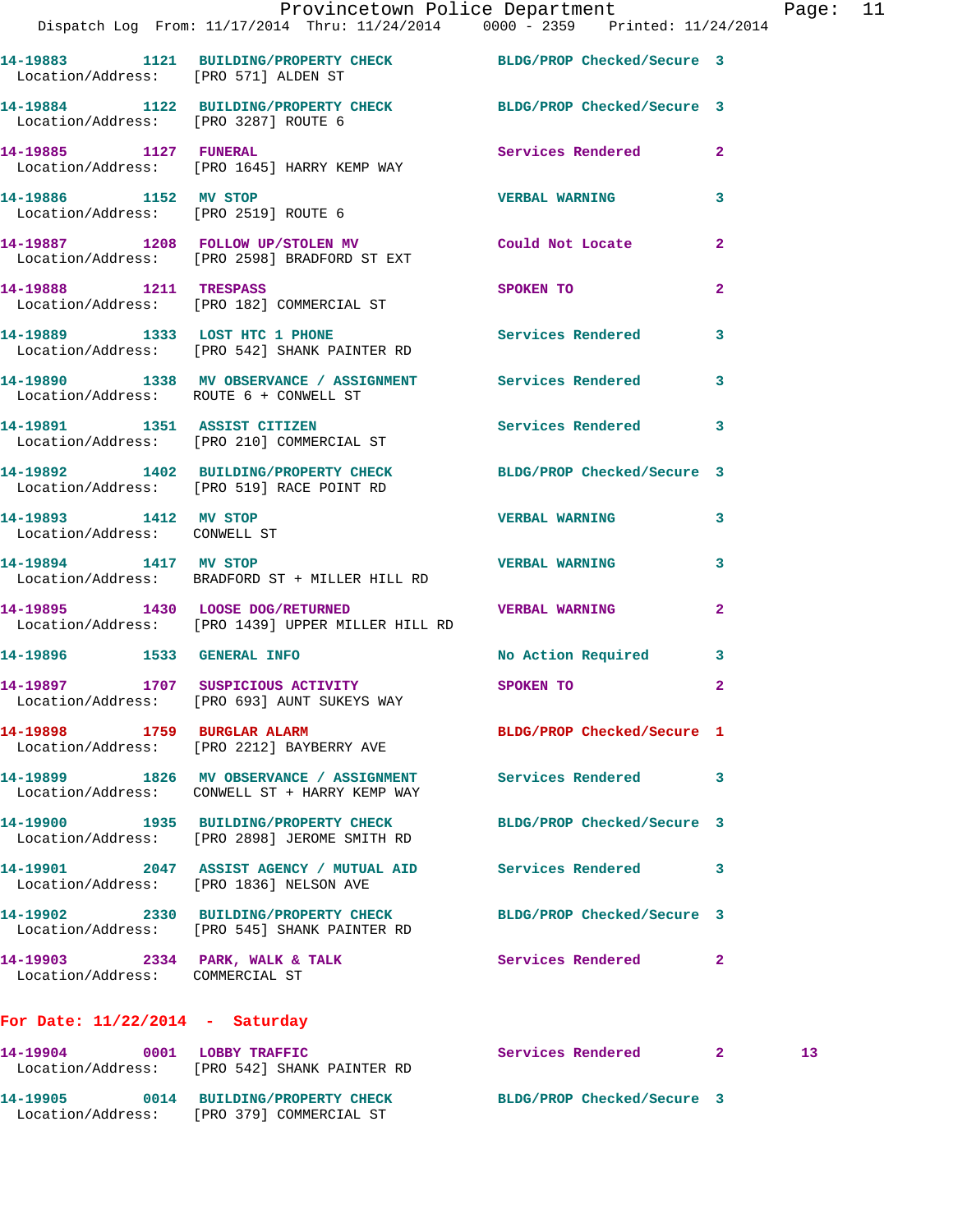|                                       | Dispatch Log From: 11/17/2014 Thru: 11/24/2014 0000 - 2359 Printed: 11/24/2014                                  | Provincetown Police Department           | Page: 12 |
|---------------------------------------|-----------------------------------------------------------------------------------------------------------------|------------------------------------------|----------|
|                                       | 14-19906 0021 MV OBSERVANCE / ASSIGNMENT No Action Required 3<br>Location/Address: [PRO 3231] BRADFORD ST       |                                          |          |
|                                       | 14-19907 0040 ASSIST AGENCY / DCF Services Rendered 3<br>Location/Address: [PRO 1836] NELSON AVE                |                                          |          |
|                                       | 14-19908 0109 ALARM - GENERAL<br>Location/Address: [PRO 2087] HARRY KEMP WAY                                    | Services Rendered<br>1                   |          |
|                                       | 14-19909 0150 BUILDING/PROPERTY CHECK BLDG/PROP Checked/Secure 3<br>Location/Address: [PRO 1638] COMMERCIAL ST  |                                          |          |
|                                       | 14-19910 0156 MV OBSERVANCE / ASSIGNMENT Services Rendered 3<br>Location/Address: HOWLAND ST + BRADFORD ST      |                                          |          |
| Location/Address: [PRO 3287] ROUTE 6  | 14-19911 0217 BUILDING/PROPERTY CHECK BLDG/PROP Checked/Secure 3                                                |                                          |          |
|                                       | 14-19912 0244 BUILDING/PROPERTY CHECK BLDG/PROP Checked/Secure 3<br>Location/Address: [PRO 440] HARRY KEMP WAY  |                                          |          |
|                                       | 14-19913 0329 BUILDING/PROPERTY CHECK BLDG/PROP Checked/Secure 3<br>Location/Address: [PRO 516] RACE POINT RD   |                                          |          |
|                                       | 14-19914 0345 MEDICAL EMERGENCY<br>Location/Address: [PRO 1061] PILGRIM HEIGHTS RD                              | Transported to Hospital 1                |          |
|                                       | 14-19915 0413 BUILDING/PROPERTY CHECK BLDG/PROP Checked/Secure 3<br>Location/Address: [PRO 1783] FRANKLIN ST    |                                          |          |
|                                       | 14-19917 0509 BUILDING/PROPERTY CHECK BLDG/PROP Checked/Secure 3<br>Location/Address: [PRO 182] COMMERCIAL ST   |                                          |          |
|                                       | 14-19918 0520 BUILDING/PROPERTY CHECK BLDG/PROP Checked/Secure 3<br>Location/Address: [PRO 447] JEROME SMITH RD |                                          |          |
| Location/Address: [PRO 521] ROUTE 6   | 14-19919 0546 MV OBSERVANCE / ASSIGNMENT Services Rendered 3                                                    |                                          |          |
| Location/Address: [PRO 779] BROWNE ST | 14-19920 0652 MEDICAL EMERGENCY/FALL Services Rendered 1                                                        |                                          |          |
|                                       | 14-19921 0722 MV OBSERVANCE / ASSIGNMENT Services Rendered<br>Location/Address: [PRO 1566] CONWELL ST           |                                          |          |
|                                       | 14-19922 0727 ANIMAL CALL/DEAD SEAL<br>Location/Address: [PRO 175] COMMERCIAL ST                                | Services Rendered<br>$\overline{2}$      |          |
|                                       | 14-19924 0810 BUILDING/PROPERTY CHECK<br>Location/Address: [PRO 3471] BRADFORD ST EXT                           | BLDG/PROP Checked/Secure 3               |          |
|                                       | 14-19923 0811 HAZARDS/BB GUN<br>Location/Address: [PRO 542] SHANK PAINTER RD                                    | <b>Services Rendered</b><br>$\mathbf{2}$ |          |
|                                       | 14-19925 0821 ASSIST CITIZEN<br>Location/Address: [PRO 1190] COMMERCIAL ST                                      | <b>Services Rendered</b> 3               |          |
|                                       | 14-19926 0830 MV COMPLAINT<br>Location/Address: [PRO 3456] RYDER ST EXT                                         | Services Rendered<br>$\mathbf{2}$        |          |
| Location/Address: HOWLAND ST          | 14-19927 0832 MV OBSERVANCE / ASSIGNMENT Services Rendered 3                                                    |                                          |          |
|                                       | 14-19928 0849 PARK, WALK & TALK<br>Location/Address: [PRO 105] COMMERCIAL ST                                    | Services Rendered<br>2                   |          |
|                                       | 14-19929 0851 BUILDING/PROPERTY CHECK BLDG/PROP Checked/Secure 3<br>Location/Address: [PRO 2568] COMMERCIAL ST  |                                          |          |
| 14-19930 0929 MV STOP                 | Location/Address: HARRY KEMP WAY + CONWELL ST                                                                   | <b>VERBAL WARNING</b><br>3               |          |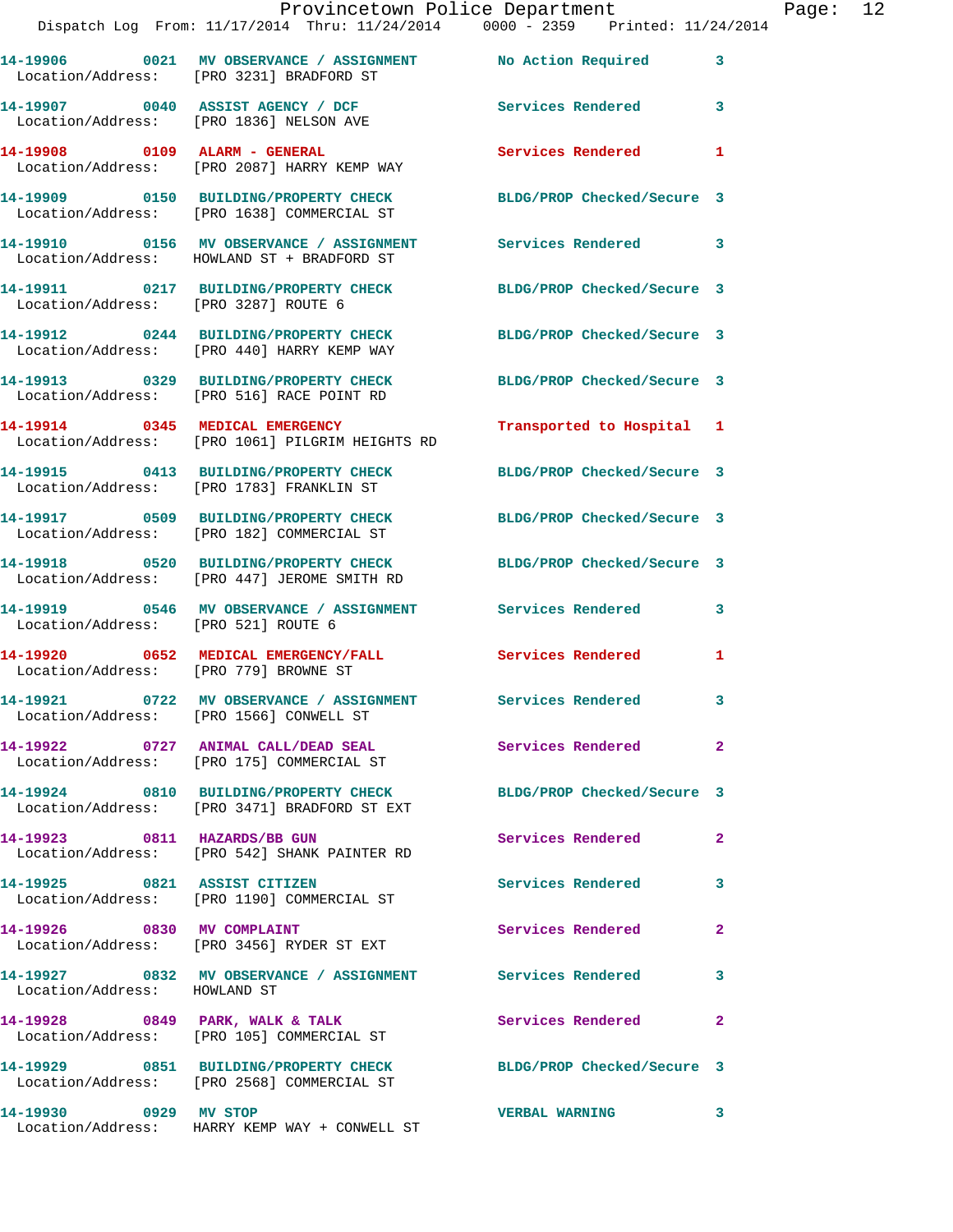|                                                                   | 14-19931 0930 MV OBSERVANCE / ASSIGNMENT Services Rendered 3<br>Location/Address: HARRY KEMP WAY + AUNT SUKEYS WAY |                            |                         |
|-------------------------------------------------------------------|--------------------------------------------------------------------------------------------------------------------|----------------------------|-------------------------|
| Location/Address: [PRO 512] PRINCE ST                             | 14-19932 0942 BUILDING/PROPERTY CHECK BLDG/PROP Checked/Secure 3                                                   |                            |                         |
|                                                                   | 14-19933 1007 BUILDING/PROPERTY CHECK BLDG/PROP Checked/Secure 3<br>Location/Address: [PRO 3359] HARRY KEMP WAY    |                            |                         |
| Location/Address: [PRO 521] ROUTE 6                               | 14-19934 1040 PROPERTY CHECK REQUESTED Services Rendered 3                                                         |                            |                         |
|                                                                   | 14-19935 1045 MEDICAL EMERGENCY/D.O.T.<br>Location/Address: [PRO 440] HARRY KEMP WAY                               | Transported to Hospital 1  |                         |
| Location/Address: COMMERCIAL ST                                   | 14-19937 1114 MEDICAL EMERGENCY/DIZZY                                                                              | Transported to Hospital 1  |                         |
|                                                                   | 14-19938 1329 PARK, WALK & TALK<br>Location/Address: [PRO 182] COMMERCIAL ST                                       | Services Rendered 2        |                         |
|                                                                   | 14-19939 1354 BUILDING/PROPERTY CHECK<br>Location/Address: [PRO 3256] COMMERCIAL ST                                | BLDG/PROP Checked/Secure 3 |                         |
| 14-19940 1607 KEEP THE PEACE                                      | Location/Address: [PRO 451] JOHNSON ST                                                                             | Peace Restored             | $\overline{2}$          |
|                                                                   | 14-19941 1621 MV ACCIDENT/MINOR<br>Location/Address: [PRO 3771] COMMERCIAL ST                                      | Services Rendered          | $\mathbf{1}$            |
| 14-19942 1629 WELL BEING CHECK<br>Location/Address: COMMERCIAL ST |                                                                                                                    | <b>Services Rendered</b>   | 3                       |
|                                                                   | 14-19957 1630 FOUND BAG WITH KEYS & UMBRELLA Services Rendered<br>Location/Address: [PRO 542] SHANK PAINTER RD     |                            | $\mathbf{3}$            |
|                                                                   | 14-19943 1635 FOUND BULLETS<br>Location/Address: [PRO 890] CONWELL ST                                              | Services Rendered          | 3                       |
|                                                                   | 14-19944 1650 BUILDING/PROPERTY CHECK BLDG/PROP Checked/Secure 3<br>Location/Address: [PRO 306] COMMERCIAL ST      |                            |                         |
| 14-19945 1724 CHECK FRAUD                                         | Location/Address: [PRO 542] SHANK PAINTER RD                                                                       | FOLLOW UP                  | $\mathbf{2}$            |
| Location/Address: [PRO 3287] ROUTE 6                              | 14-19946 1739 BUILDING/PROPERTY CHECK                                                                              | BLDG/PROP Checked/Secure 3 |                         |
|                                                                   | 14-19947 1744 MV OBSERVANCE / ASSIGNMENT Services Rendered<br>Location/Address: CONWELL ST + HARRY KEMP WAY        |                            | $\mathbf{3}$            |
| Location/Address: HOWLAND ST                                      | 14-19948 1745 MV OBSERVANCE / ASSIGNMENT Services Rendered                                                         |                            | 3                       |
| Location/Address: HOWLAND ST                                      | 14-19949 1747 MV OBSERVANCE / ASSIGNMENT Services Rendered                                                         |                            | $\overline{\mathbf{3}}$ |
|                                                                   | 14-19950 1818 BUILDING/PROPERTY CHECK<br>Location/Address: [PRO 175] COMMERCIAL ST                                 | BLDG/PROP Checked/Secure 3 |                         |
|                                                                   | 14-19951 1832 BUILDING/PROPERTY CHECK BLDG/PROP Checked/Secure 3<br>Location/Address: [PRO 1638] COMMERCIAL ST     |                            |                         |
| 14-19952 1842 911 GENERAL/FALL                                    | Location/Address: [PRO 1207] COMMERCIAL ST                                                                         | PATIENT REFUSAL 1          |                         |
| Location/Address: [PRO 571] ALDEN ST                              | 14-19953 1936 BUILDING/PROPERTY CHECK BLDG/PROP Checked/Secure 3                                                   |                            |                         |
|                                                                   | 14-19954 1937 BUILDING/PROPERTY CHECK BLDG/PROP Checked/Secure 3                                                   |                            |                         |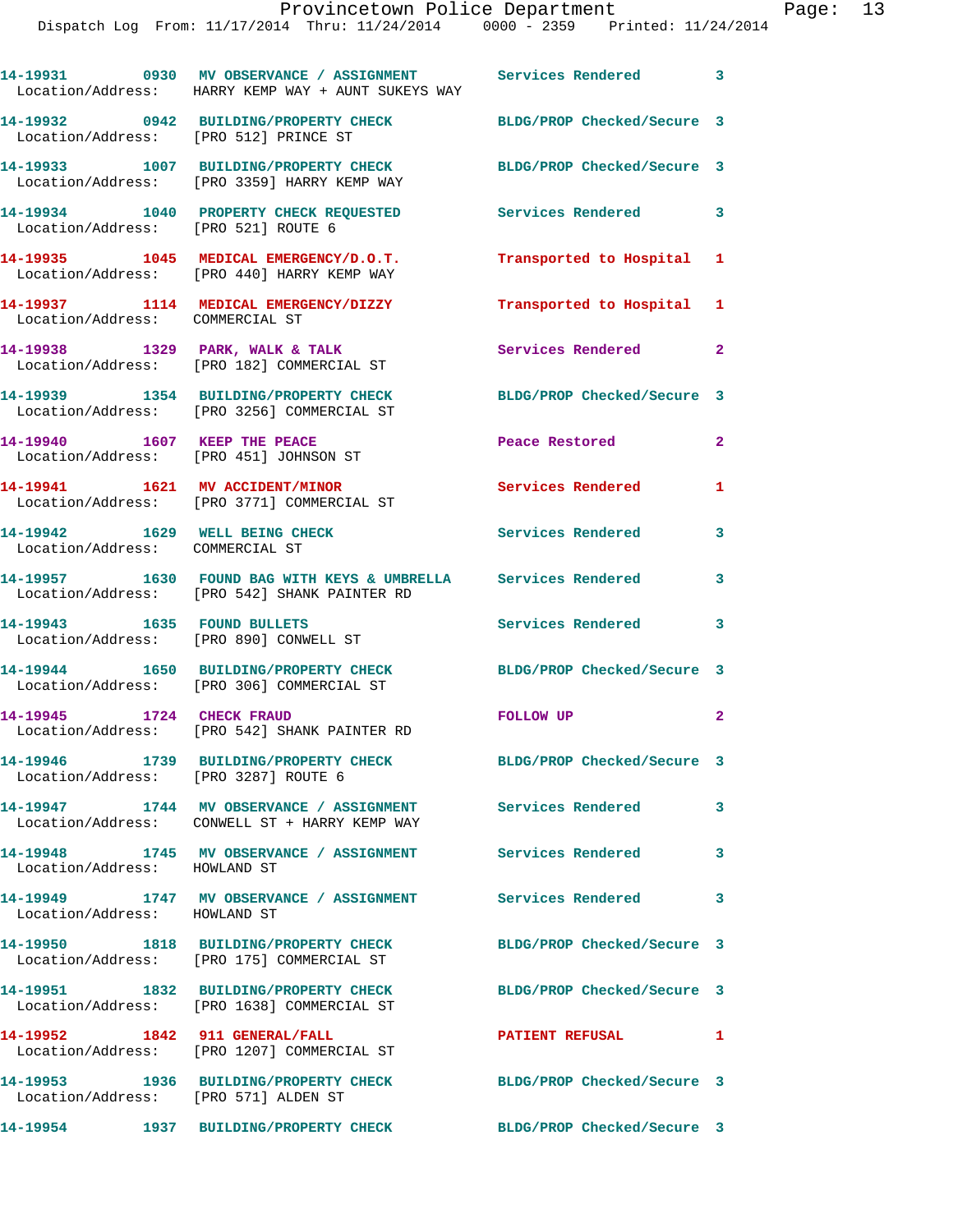|                                      | Dispatch Log From: 11/17/2014 Thru: 11/24/2014 0000 - 2359 Printed: 11/24/2014                                   | Provincetown Police Department                                                                                                                                                                                                |              | Page: 14    |  |
|--------------------------------------|------------------------------------------------------------------------------------------------------------------|-------------------------------------------------------------------------------------------------------------------------------------------------------------------------------------------------------------------------------|--------------|-------------|--|
|                                      | Location/Address: [PRO 2206] COMMERCIAL ST                                                                       |                                                                                                                                                                                                                               |              |             |  |
|                                      | 14-19955 2000 MEDICAL EMERGENCY<br>Location/Address: [PRO 1675] COMMERCIAL ST                                    | Transported to Hospital 1                                                                                                                                                                                                     |              |             |  |
|                                      | 14-19958 2142 ALARM/LIFELINE<br>Location/Address: [PRO 1061] PILGRIM HEIGHTS RD                                  | False Alarm <b>Exercise Service Service</b>                                                                                                                                                                                   | $\mathbf{1}$ |             |  |
| 14-19959 2211 ALARM - FIRE           | Location/Address: [PRO 3670] SHANK PAINTER RD                                                                    | SPOKEN TO THE STATE OF THE STATE OF THE STATE OF THE STATE OF THE STATE OF THE STATE OF THE STATE OF THE STATE OF THE STATE OF THE STATE OF THE STATE OF THE STATE OF THE STATE OF THE STATE OF THE STATE OF THE STATE OF THE | $\mathbf{1}$ |             |  |
|                                      | 14-19960 2312 911 GENERAL<br>Location/Address: BRADFORD ST + STANDISH ST                                         | Could Not Locate 1                                                                                                                                                                                                            |              |             |  |
|                                      | 14-19961 2325 BUILDING/PROPERTY CHECK BLDG/PROP Checked/Secure 3<br>Location/Address: [PRO 440] HARRY KEMP WAY   |                                                                                                                                                                                                                               |              |             |  |
|                                      | 14-19962 2336 MV OBSERVANCE / ASSIGNMENT Services Rendered 3<br>Location/Address: HOWLAND ST + BRADFORD ST       |                                                                                                                                                                                                                               |              |             |  |
|                                      | 14-19963 2337 BUILDING/PROPERTY CHECK BLDG/PROP Checked/Secure 3<br>Location/Address: [PRO 3928] COMMERCIAL ST   |                                                                                                                                                                                                                               |              |             |  |
|                                      | 14-19965 2342 PARK, WALK & TALK<br>Location/Address: [PRO 196] COMMERCIAL ST                                     | Services Rendered 2                                                                                                                                                                                                           |              |             |  |
|                                      | 14-19964 2343 BUILDING/PROPERTY CHECK BLDG/PROP Checked/Secure 3<br>Location/Address: [PRO 545] SHANK PAINTER RD |                                                                                                                                                                                                                               |              |             |  |
|                                      | 14-19966 2347 MV OBSERVANCE / ASSIGNMENT No Action Required 3<br>Location/Address: CONWELL ST + HARRY KEMP WAY   |                                                                                                                                                                                                                               |              |             |  |
| For Date: $11/23/2014$ - Sunday      |                                                                                                                  |                                                                                                                                                                                                                               |              |             |  |
|                                      | 14-19967 0001 LOBBY TRAFFIC<br>Location/Address: [PRO 542] SHANK PAINTER RD                                      | Services Rendered 2                                                                                                                                                                                                           |              | $7^{\circ}$ |  |
|                                      | 14-19968 0007 BUILDING/PROPERTY CHECK BLDG/PROP Checked/Secure 3<br>Location/Address: [PRO 2966] COMMERCIAL ST   |                                                                                                                                                                                                                               |              |             |  |
|                                      | 14-19969 0013 BUILDING/PROPERTY CHECK<br>Location/Address: [PRO 2568] COMMERCIAL ST                              | BLDG/PROP Checked/Secure 3                                                                                                                                                                                                    |              |             |  |
|                                      | 14-19970 0038 MV OBSERVANCE / ASSIGNMENT Services Rendered 3<br>Location/Address: RYDER ST + BRADFORD ST         |                                                                                                                                                                                                                               |              |             |  |
|                                      | 14-19971 0143 BUILDING/PROPERTY CHECK BLDG/PROP Checked/Secure 3<br>Location/Address: [PRO 554] TREMONT ST       |                                                                                                                                                                                                                               |              |             |  |
|                                      | 14-19972 0159 BUILDING/PROPERTY CHECK BLDG/PROP Checked/Secure 3<br>Location/Address: [PRO 519] RACE POINT RD    |                                                                                                                                                                                                                               |              |             |  |
|                                      | 14-19973 0213 BUILDING/PROPERTY CHECK BLDG/PROP Checked/Secure 3<br>Location/Address: [PRO 165] COMMERCIAL ST    |                                                                                                                                                                                                                               |              |             |  |
|                                      | 14-19975 0228 BUILDING/PROPERTY CHECK BLDG/PROP Checked/Secure 3<br>Location/Address: [PRO 306] COMMERCIAL ST    |                                                                                                                                                                                                                               |              |             |  |
|                                      | 14-19976 0358 BUILDING/PROPERTY CHECK BLDG/PROP Checked/Secure 3<br>Location/Address: [PRO 525] COMMERCIAL ST    |                                                                                                                                                                                                                               |              |             |  |
| Location/Address: [PRO 571] ALDEN ST | 14-19977 0437 BUILDING/PROPERTY CHECK BLDG/PROP Checked/Secure 3                                                 |                                                                                                                                                                                                                               |              |             |  |
|                                      | 14-19978 0501 BUILDING/PROPERTY CHECK BLDG/PROP Checked/Secure 3<br>Location/Address: [PRO 2206] COMMERCIAL ST   |                                                                                                                                                                                                                               |              |             |  |
|                                      | 14-19979 0731 BUILDING/PROPERTY CHECK Services Rendered<br>Location/Address: [PRO 2490] PROVINCELANDS RD         |                                                                                                                                                                                                                               | 3            |             |  |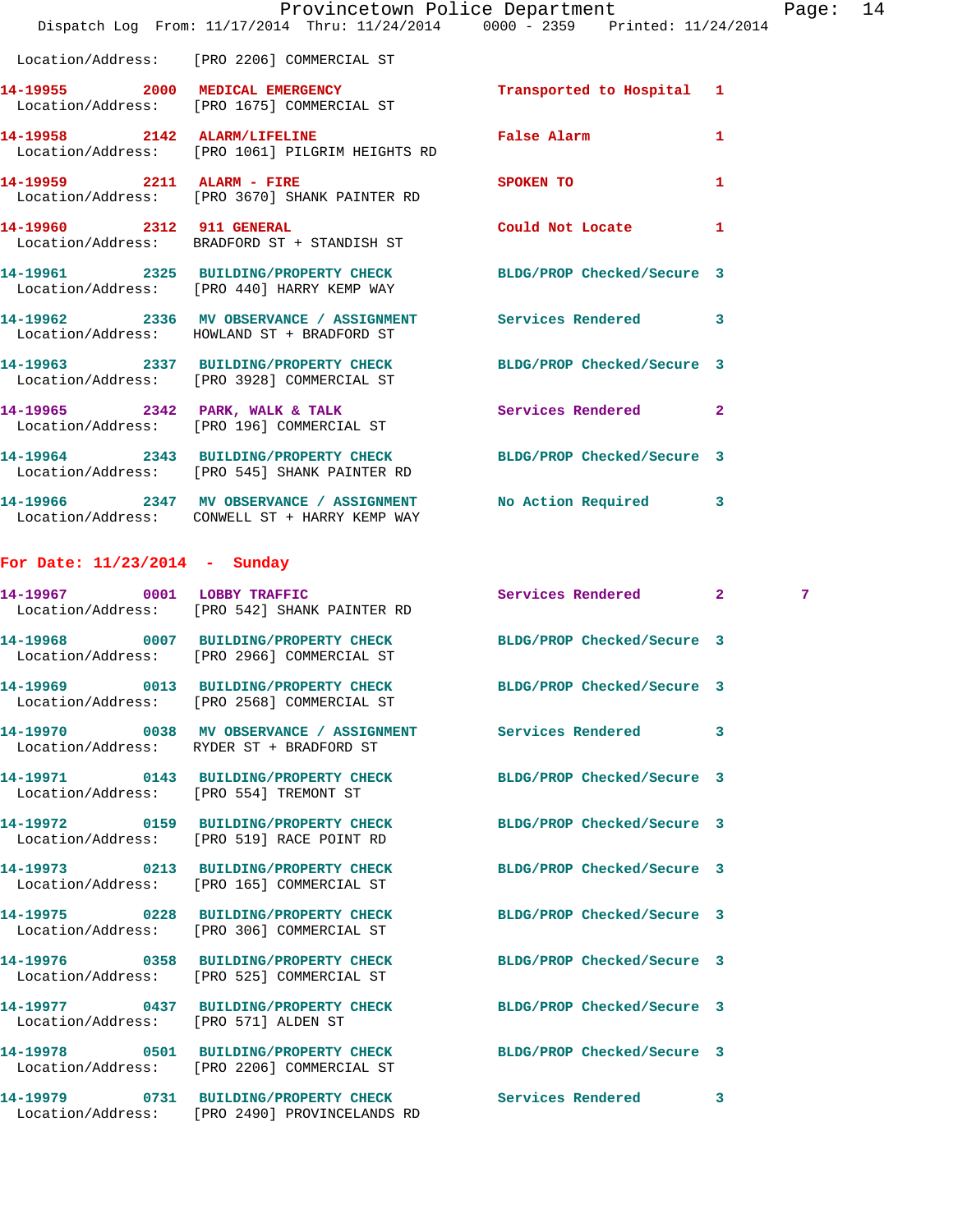|                                      | Provincetown Police Department<br>Dispatch Log From: 11/17/2014 Thru: 11/24/2014 0000 - 2359 Printed: 11/24/2014 |                            |                         | Page: 15 |  |
|--------------------------------------|------------------------------------------------------------------------------------------------------------------|----------------------------|-------------------------|----------|--|
|                                      | 14-19980 0757 MV OBSERVANCE / ASSIGNMENT Services Rendered 3                                                     |                            |                         |          |  |
| 14-19981 0819 MV STOP                | Location/Address: [PRO 606] CONWELL ST                                                                           | <b>VERBAL WARNING</b> 3    |                         |          |  |
|                                      | Location/Address: BRADFORD ST + HIGH POLE HILL                                                                   |                            |                         |          |  |
|                                      | 14-19982     0912   AIRCRAFT<br>Location/Address:   [PRO 516]RACE POINT RD                                       | Services Rendered          | $\mathbf{2}$            |          |  |
| Location/Address: ROUTE 6            | 14-19983 1002 MV OBSERVANCE / ASSIGNMENT Services Rendered                                                       |                            | $\overline{\mathbf{3}}$ |          |  |
| Location/Address: [PRO 2807] ROUTE 6 | 14-19984 1002 MV OBSERVANCE / ASSIGNMENT Services Rendered 3                                                     |                            |                         |          |  |
|                                      | 14-19985 1020 ASSIST AGENCY / MUTUAL AID Services Rendered 3<br>Location/Address: [PRO 1836] NELSON AVE          |                            |                         |          |  |
| Location/Address: BRADFORD ST        | 14-19986 1059 MEDICAL EMERGENCY/BREATHING PATIENT REFUSAL 1                                                      |                            |                         |          |  |
| Location/Address: ATKINS MAYO RD     | 14-19987 1122 ASSIST AGENCY / MUTUAL AID Taken/Referred to Other 3                                               |                            |                         |          |  |
|                                      | 14-19988 1152 ASSIST CITIZEN/LOCKBOX 5ervices Rendered 3<br>Location/Address: [PRO 1402] NELSON AVE              |                            |                         |          |  |
|                                      | 14-19989 1216 MEDICAL EMERGENCY/EVAL<br>Location/Address: [PRO 105] COMMERCIAL ST                                | Transported to Hospital 1  |                         |          |  |
|                                      | 14-19991 1341 MEDICAL EMERGENCY/LACERATION Services Rendered 1<br>Location/Address: [PRO 542] SHANK PAINTER RD   |                            |                         |          |  |
|                                      | 14-19992 1356 BUILDING/PROPERTY CHECK BLDG/PROP Checked/Secure 3<br>Location/Address: [PRO 1783] FRANKLIN ST     |                            |                         |          |  |
|                                      | 14-19995 1604 HEART/TRANSPORT<br>Location/Address: [PRO 60] BRADFORD ST                                          | Transported to Hospital 1  |                         |          |  |
|                                      | 14-19996 1647 BUILDING/PROPERTY CHECK BLDG/PROP Checked/Secure 3<br>Location/Address: [PRO 3259] MACMILLAN WHARF |                            |                         | 1        |  |
|                                      | 14-19997 1752 BUILDING/PROPERTY CHECK BLDG/PROP Checked/Secure 3<br>Location/Address: [PRO 444] HIGH POLE HILL   |                            |                         |          |  |
|                                      | 14-19998 1758 MV OBSERVANCE / ASSIGNMENT Services Rendered<br>Location/Address: CONWELL ST + HARRY KEMP WAY      |                            | 3                       |          |  |
|                                      | 14-20000 2005 MEDICAL EMERGENCY<br>Location/Address: [PRO 442] HARRY KEMP WAY                                    | Services Rendered 1        |                         |          |  |
|                                      | 14-20001 2006 BUILDING/PROPERTY CHECK<br>Location/Address: [PRO 2543] MACMILLAN WHARF                            | BLDG/PROP Checked/Secure 3 |                         |          |  |
| Location/Address: [PRO 2479] ROUTE 6 | 14-20002 2055 VERBAL PLATE LIGHT                                                                                 | VERBAL WARNING 3           |                         |          |  |
|                                      | 14-20003 2103 BUILDING/PROPERTY CHECK<br>Location/Address: [PRO 3004] BRADFORD ST                                | BLDG/PROP Checked/Secure 3 |                         |          |  |
|                                      | 14-20004 2118 BUILDING/PROPERTY CHECK<br>Location/Address: [PRO 2490] PROVINCELANDS RD                           | BLDG/PROP Checked/Secure 3 |                         |          |  |
| 14-20005 2126 ASSIST NPS             | Location/Address: [PRO 2490] PROVINCELANDS RD                                                                    | Services Rendered          | 3                       |          |  |

## **For Date: 11/24/2014 - Monday**

| 14-20006          |  | 0003 BUILDING/PROPERTY CHECK | BLDG/PROP Checked/Secure 3 |  |
|-------------------|--|------------------------------|----------------------------|--|
| Location/Address: |  | [PRO 2568] COMMERCIAL ST     |                            |  |